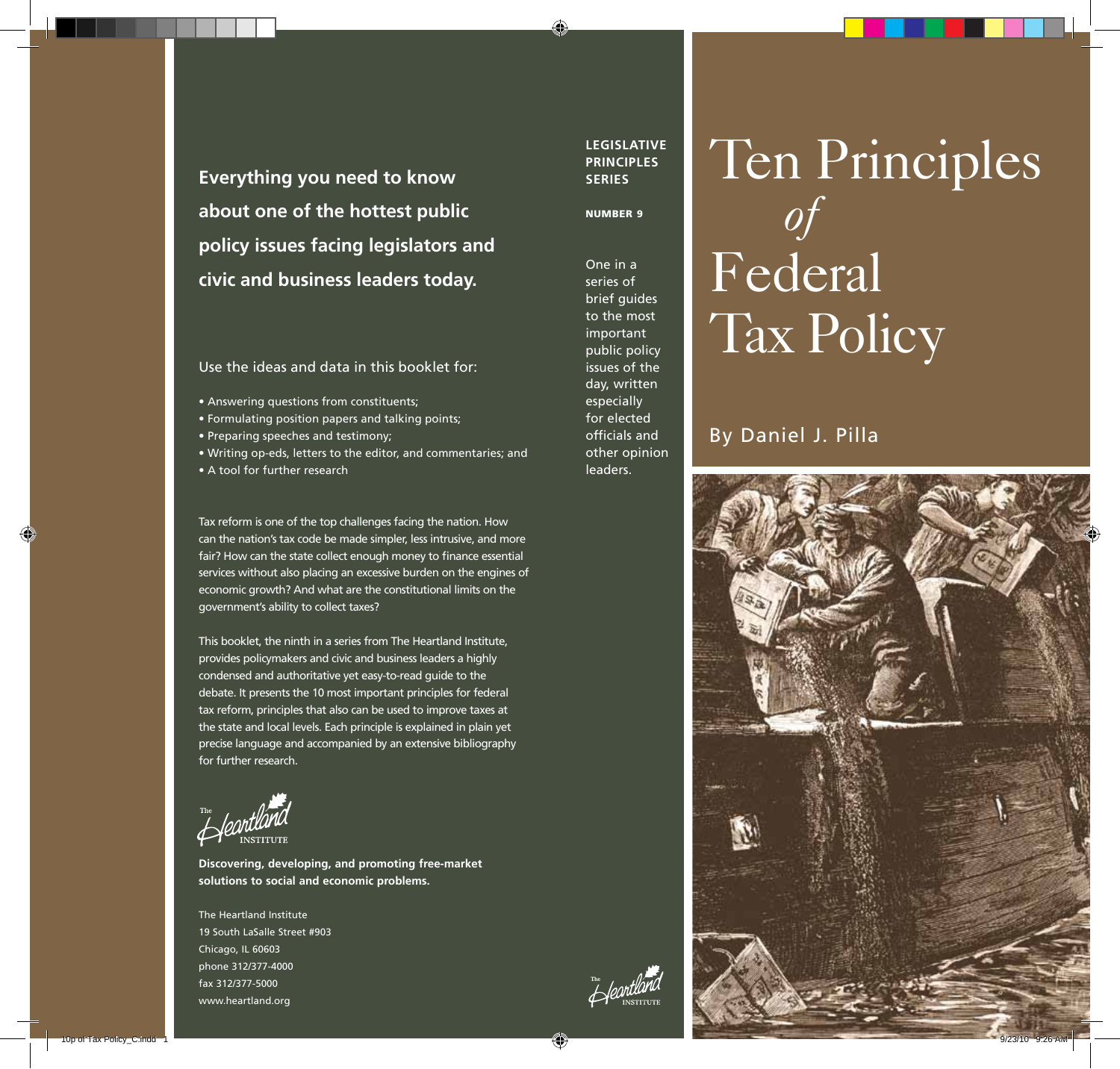#### **Legislative Principles Series**

Other installments in this series:

*10 Principles of School Choice 10 Principles of State Fiscal Policy 10 Principles of Health Care Policy 10 Principles of Energy Policy 10 Principles of Telecom Policy 10 Principles of Property & Casualty Insurance Regulation 10 Principles of Privatization 10 Principles for Improved Business Climates*

These booklets can be downloaded for free from The Heartland Institute's Web site at www.heartland.org. Additional print copies of this booklet are available from The Heartland Institute for the following prices:

| 1-50 copies   | \$3.95 each      |
|---------------|------------------|
| $51 - 200$    | \$3.21 each      |
| $201 - 1,000$ | \$2.66 each      |
| > 1,000       | call for pricing |

Send check or money order to:

The Heartland Institute 19 South LaSalle Street #903 Chicago, Illinois 60603

Or order online at www.heartland.org or call 312/377-4000.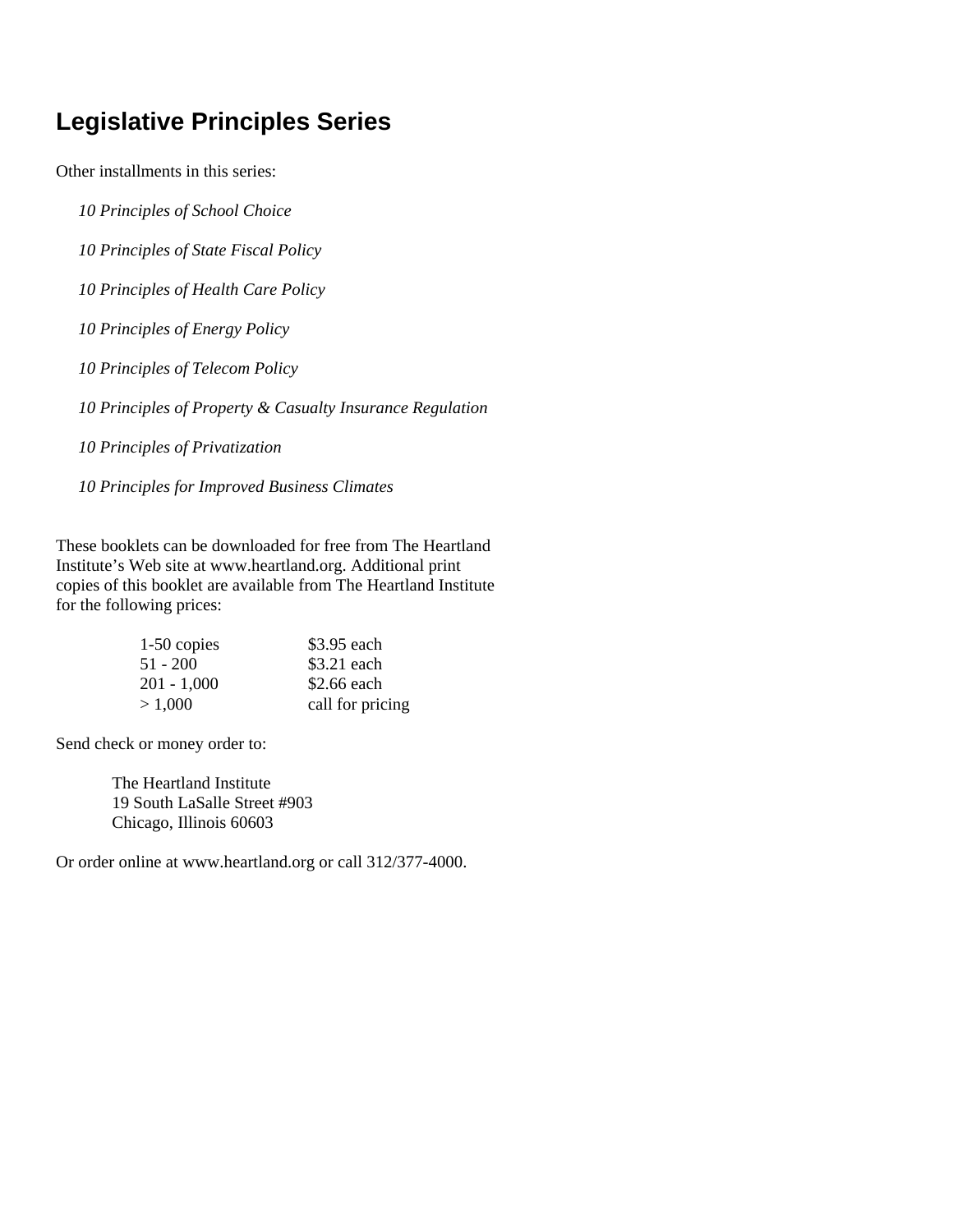#### **Series Preface**

Welcome to the latest installment in The Heartland Institute's *Legislative Principles* series. Each booklet in this series presents a set of principles central to the debate about a major public policy issue. Each principle, in turn, is carefully documented to enable readers to find the original sources, many of which are on The Heartland Institute's Web site (www.heartland.org). An electronic version of this booklet, also posted on Heartland's Web site, has links to the URLs of many of the sources cited.

By design, most of The Heartland Institute's publications focus on news and contain factual accounts about current events, policies, and legislation. The booklets in the *Legislative Principles* series, on the other hand, set forth enduring principles that are likely to remain valid and relevant to legislative policy in the next decade. They can help busy legislators rapidly prepare themselves to discuss and even propose new legislation in areas they may not ordinarily follow closely.

This particular booklet was written Daniel J. Pilla, a tax litigation consultant and executive director of the Tax Freedom Institute, a national association of tax professionals. His in-depth understanding of tax law gives this booklet real-world relevance sometimes missing from "think tank" publications. There is much to be learned here about how tax codes ought to be written and how far the current federal tax code is from that ideal.

We hope the *Legislative Principles* series forms a mini-library for elected officials, their staff, and concerned citizens. Kept on a desk or in a drawer, the booklets can form a ready reference on major legislative issues and policies. We also hope you will distribute copies to friends and colleagues who share your interest.

This booklet and others in the series can be freely downloaded from The Heartland Institute's Web site at www.heartland.org. To order printed copies, see the inside front cover.

> Herbert J. Walberg Series Editor and Chairman, The Heartland Institute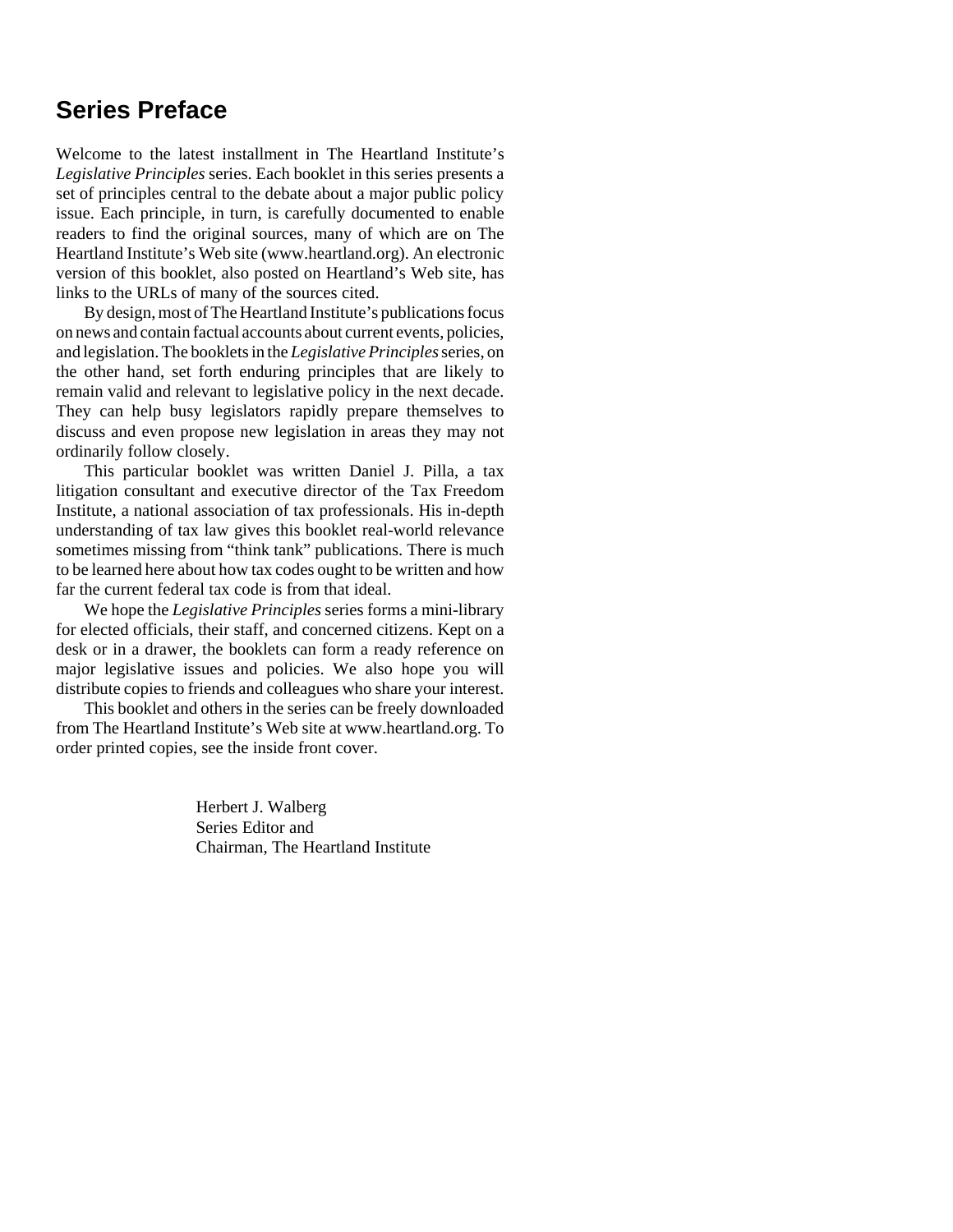#### **About The Heartland Institute**

The Heartland Institute is a national nonprofit research and education organization. Founded in Chicago, Illinois in 1984, Heartland's mission is to discover, develop, and promote freemarket solutions to social and economic problems. Its activities are tax-exempt under Section 501(c)(3) of the Internal Revenue Code.

The Heartland Institute contacts more elected officials, more often, than any other think tank in the United States. According to a telephone survey of 500 randomly selected state and local officials conducted by Victory Enterprises in 2009, 85 percent of state legislators and 63 percent of local officials say they read and rely on Heartland publications.

Heartland has offices in Chicago, Illinois and Washington, DC, a full-time staff of 35, and a 2010 budget of \$7 million. It is supported by the voluntary contributions of approximately 1,800 supporters. For more information, please visit our Web site at www.heartland.org, call 312/377-4000, or write to The Heartland Institute, 19 South LaSalle Street #903, Chicago, Illinois 60603.

#### **About the author**

**Daniel J. Pilla** is a tax litigation consultant and executive director of the Tax Freedom Institute, a national association of tax professionals. He is admitted to practice before the United States Tax Court. He is the author of 11 books, hundreds of articles, and dozens of research reports on IRS problems resolution and taxpayers rights issues. One of his books, *The IRS Problem Solver,* was ranked by *The Wall Street Journal* as the number one tax book in America. His book *How to Fire the IRS* started the national debate on abolishing the IRS that took place throughout the 1990s. He was on the editorial board of the Institute for Policy Innovation's "Road Map to Tax Reform Project" in 2001 and a consultant to the National Commission on Restructuring the IRS. He has two Web sites, at www.taxhelponline.com and www.taxfreedominstitute.com. He speaks nationwide to tax professional associations, trade associations, and citizens' groups on taxpayers' rights and tax policy issues.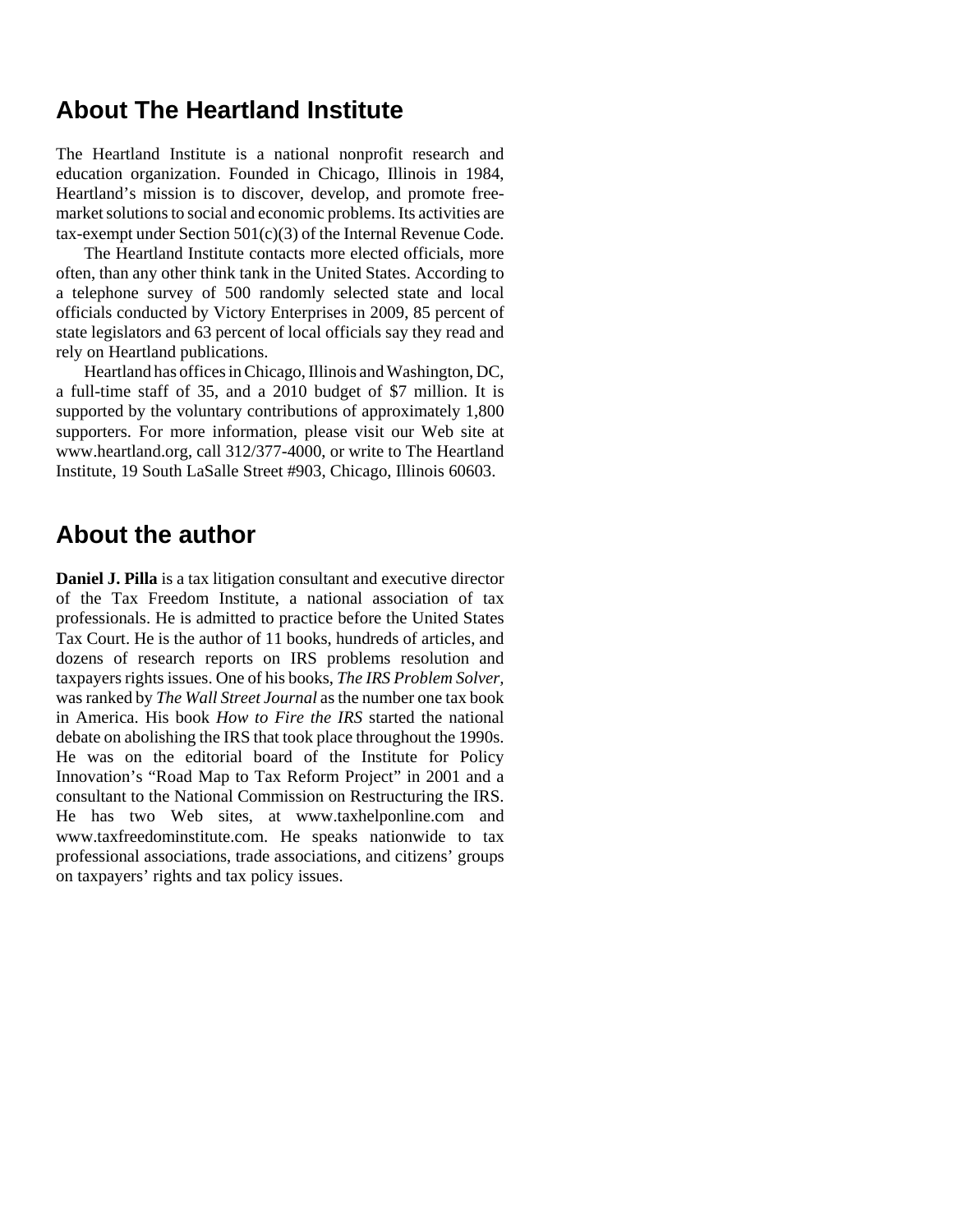## **Table of Contents**

#### **Introduction**

Do we need ten principles of federal tax policy? . 2

#### **Ten Principles of Federal Tax Policy**

| 5. Visibility $\ldots \ldots \ldots \ldots \ldots \ldots \ldots \ldots \ldots \ldots$ |
|---------------------------------------------------------------------------------------|
| 6. Neutrality $\dots \dots \dots \dots \dots \dots \dots \dots \dots \dots 14$        |
|                                                                                       |
|                                                                                       |
|                                                                                       |
|                                                                                       |
|                                                                                       |
|                                                                                       |
|                                                                                       |

© 2010 The Heartland Institute. Nothing in this booklet should be construed as necessarily representing the views of The Heartland Institute nor as intended to aid or oppose passage of any legislation. This publication may be freely reproduced and translated in other languages. Please send to The Heartland Institute a copy of any publication that reproduces this text in whole or in part.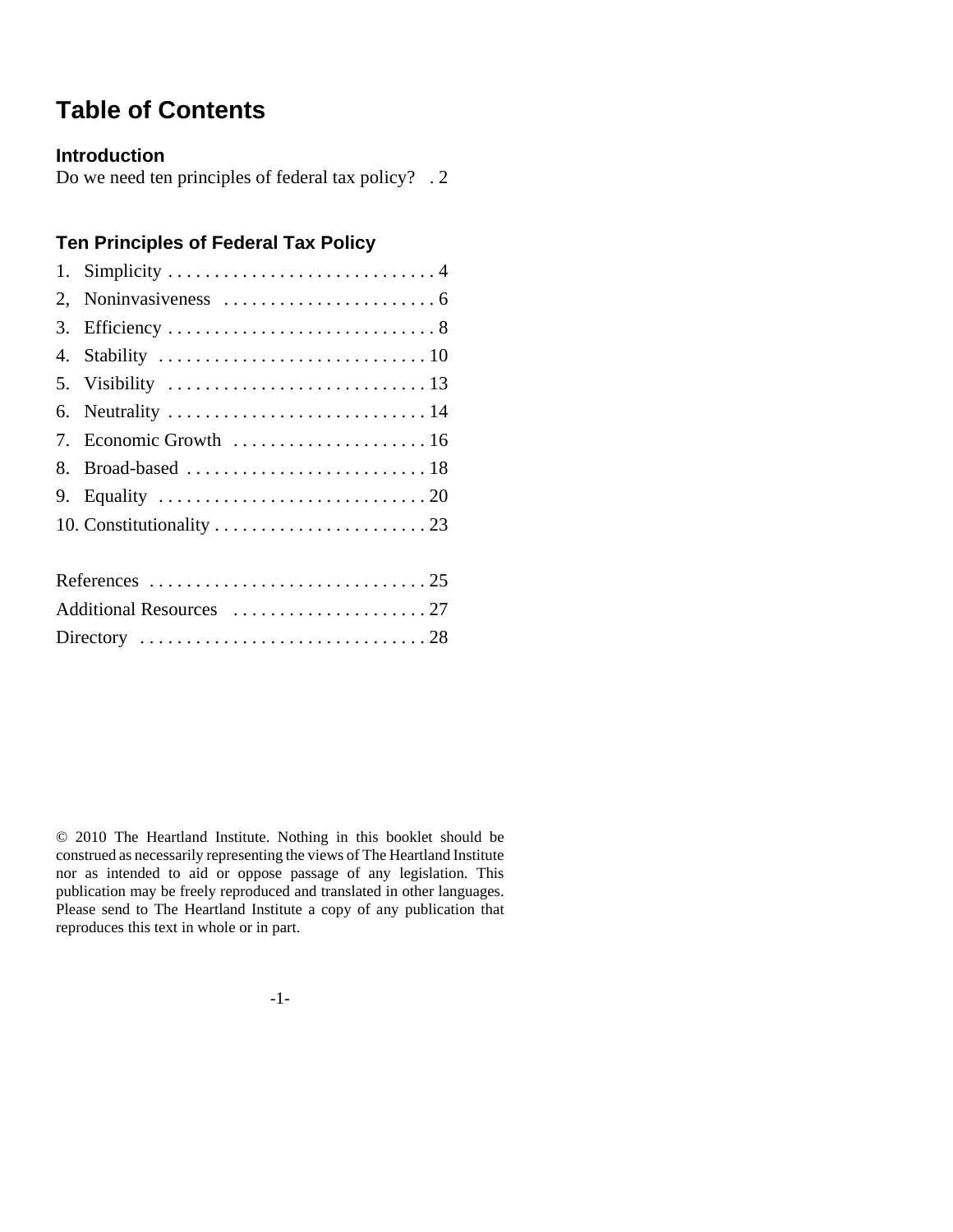#### *Introduction*

#### **Do we need ten principles of federal tax policy?**

"Of all the powers conferred upon government that of taxation is most liable to abuse."

> Supreme Court of the United States *Citizens' Savings & Loan Ass'n v. City of Topeka* 87 U.S. 655 (1874)

The power to tax is the most ubiquitous of all government powers. It reaches directly or indirectly to all classes of people, all industries, all elements of society. Taxes always place at least some burdens on business, individuals, and the economy. They are a necessary evil. However, citizens should tolerate only those taxes that are lawful and used to support legitimate functions of government.

For these reasons, policymakers and legislators have a responsibility to adhere to sound constitutional and economic principles when levying taxes, and citizens have a moral and legal duty to hold legislators accountable for violations of these principles. This trust is vital since abdication of these principles threatens liberty. The Supreme Court stated as much in *Citizens' Savings & Loan*, saying:

It must be conceded that there are such [private] rights in every free government beyond the control of the State. A government which recognized no such rights, which held the lives, the liberty, and the property of its citizens subject at all times to the absolute disposition and unlimited control of even the most democratic depository of power, is after all but a despotism.

 Thankfully, there is a body of constitutional law and economic evidence to guide the design of a tax system consistent with constitutional limitations and economic principles. As the nation clamors for solutions to the challenges of ongoing annual deficits, local, state, and national debt, and stagnant or sluggish economic growth, a renewal of these fundamental principles is timely.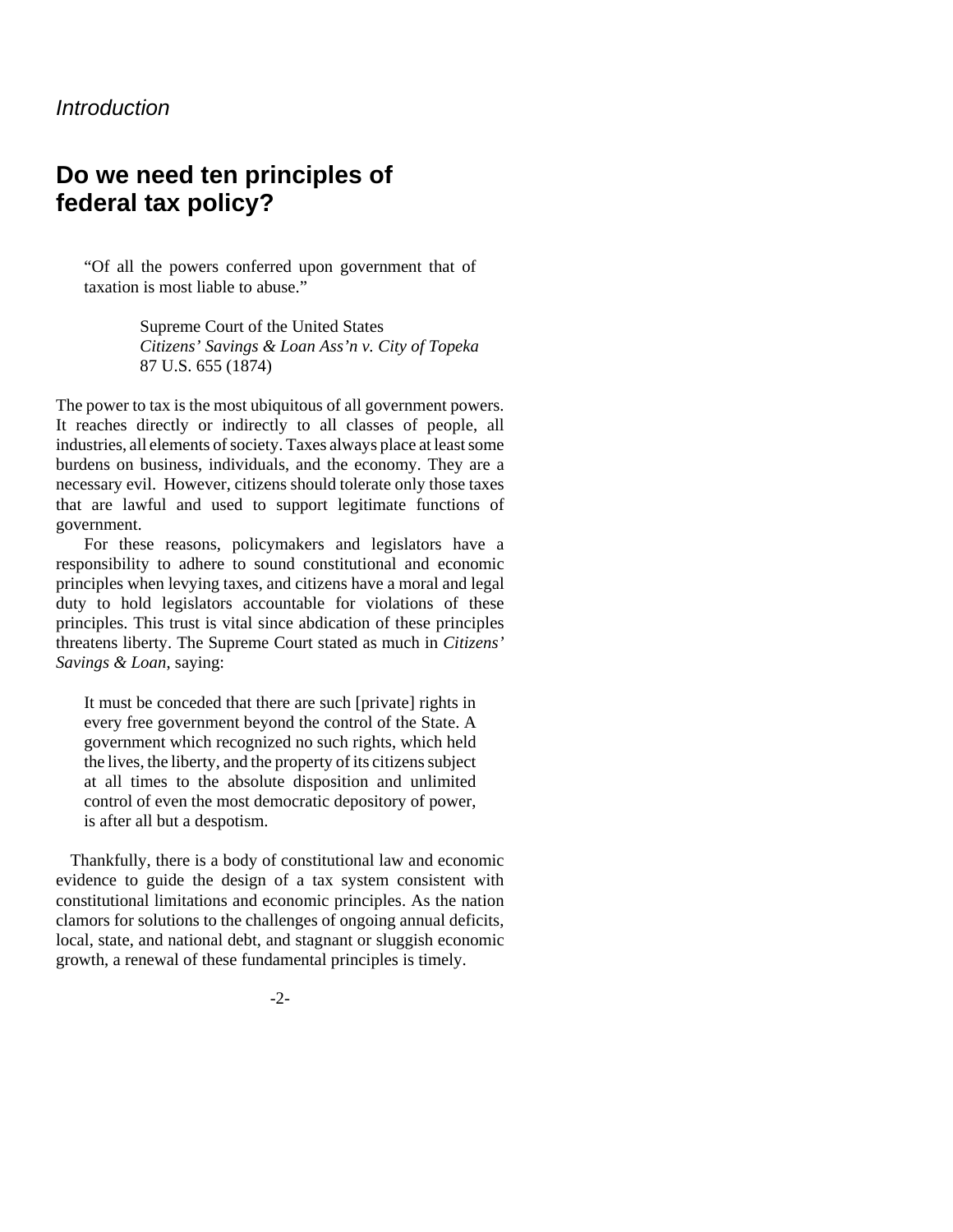This booklet focuses on the federal income tax, since this tax collects by far the most revenue and affects the most people in the United States. However, the ten principles presented here apply to any tax system, whether national, state, county, or local. Because income taxes are more likely to violate these ten principles than taxes on other things, elected officials at every rung of the federalism ladder should consider replacing income taxes with other types of taxes.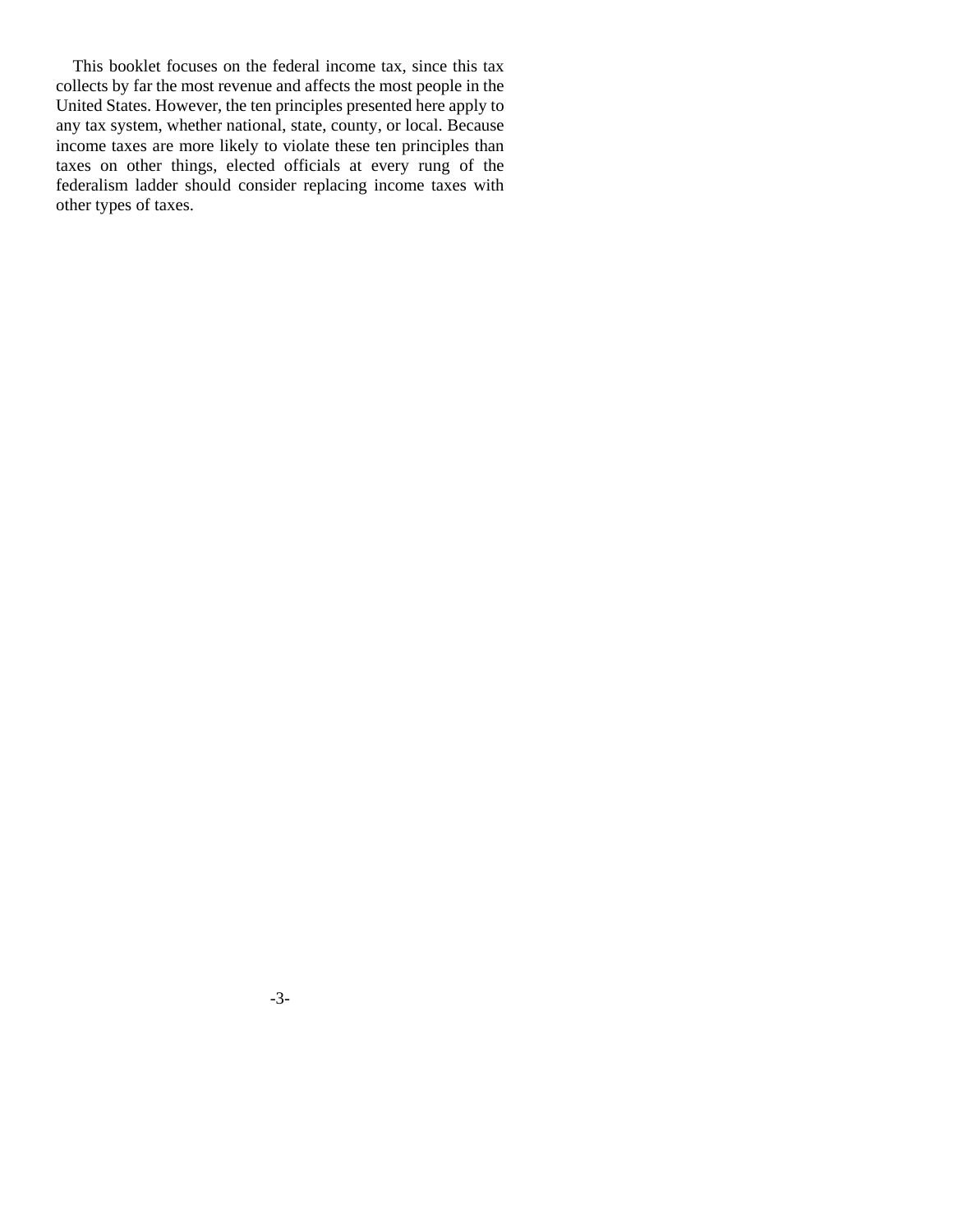## **1. Simplicity**

Citizens have a fundamental right to know what tax laws require, and compliance should be easy and inexpensive.

The Supreme Court, in its 1926 decision *Connally v. General Construction Co.*, recognized a fundamental right to know what legislation means, especially legislation that creates an affirmative duty to act. The majority wrote, "[A] statute which either forbids or requires the doing of an act in terms so vague that men of common intelligence must necessarily guess at its meaning and differ as to its application, violates the first essential of due process of law" (269 U.S. 385 (1926)).

The current tax code represents precisely the opposite of the constitutional standard for understandable legislation. The federal tax code is so complex that it is challenging just to count the words. The closest we are able to get is an estimate, produced by the National Taxpayer Advocate in her 2008 Annual Report to Congress, of 3.7 million words (NTA 2008, p. 4). The tax code has grown substantially since then.

A law this complicated is difficult to administer and impossible to obey. In every annual report presented to Congress since those reports were first required in 1999, the National Taxpayer Advocate identified "tax law complexity" as the biggest problem taxpayers face in dealing with the IRS. Former IRS Commissioner Shirley Peterson testified to Congress nearly 20 years ago:

A good part of what we call non-compliance with the tax laws is caused by taxpayers' lack of understanding of what is required in the first place. ... Many taxpayers fail to comply because they are unaware of the requirements of the law or because they cannot easily understand what they are supposed to do (Peterson 1992).

 When people do not know how to comply, they cannot be expected to comply. In 2001, the Treasury Inspector General for Tax Administration reported that IRS personnel in its taxpayer assistance centers answered taxpayers' questions "inaccurately or incompletely" up to 73 percent of the time (Treasury Inspector General 2001). A year earlier, former IRS Commissioner Charles Rossotti remarked, "Fundamentally, we are attempting the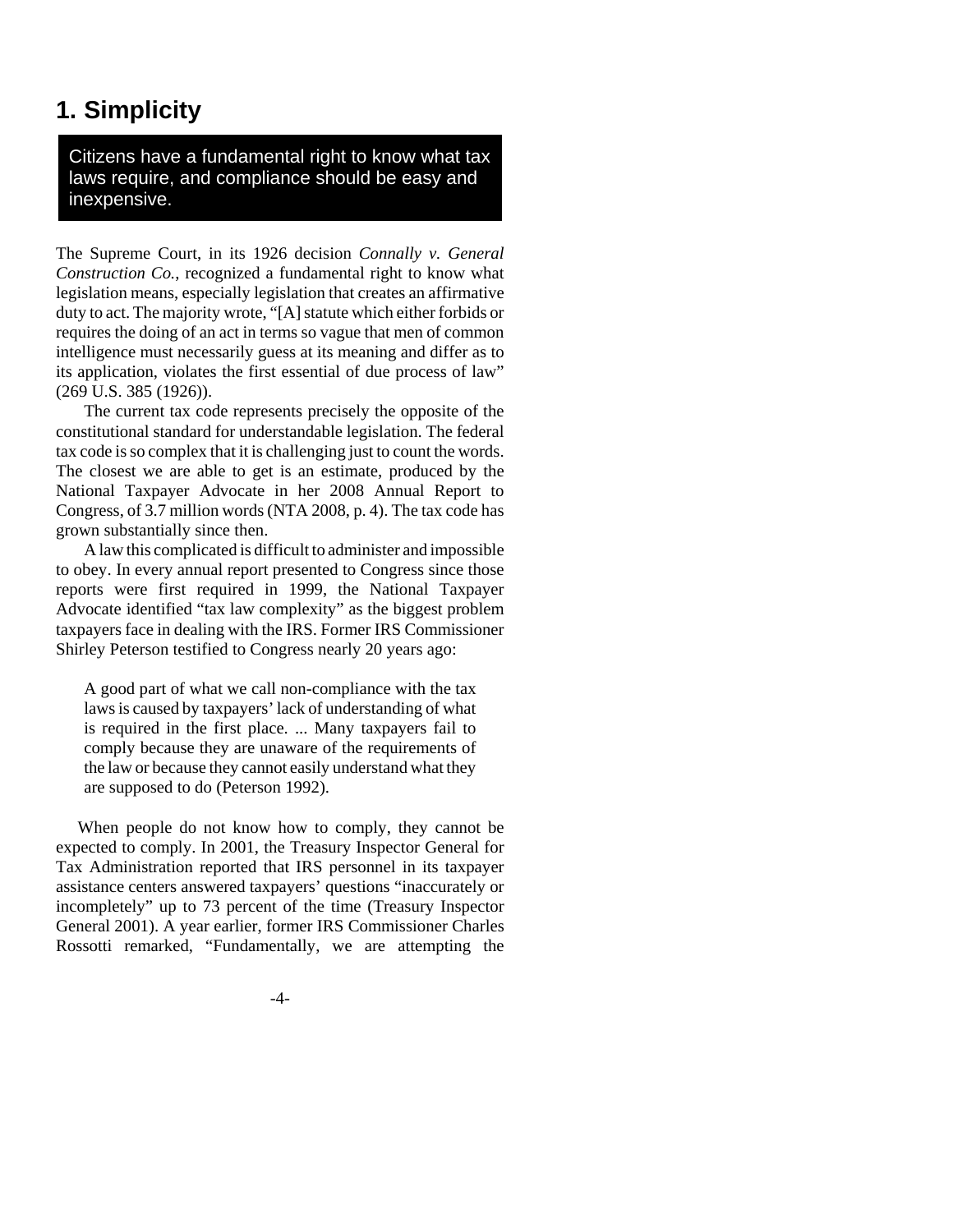impossible. We are expecting employees and our managers to be trained in areas that are far too broad to ever succeed, and our manuals and training courses are, therefore, unmanageable in scope and complexity" (Rossotti 2000).

 At the 2010 meeting of the New York State Bar Association's Taxation Section, IRS Commissioner Doug Shulman summarized just how bad the issue of complexity has gotten. He stated, "we have gone from complexity to perplexity" (Shulman 2010).

Very simply, these commissioners are conceding that the job of providing accurate information cannot be done given the scope, breadth, and complexity of the current tax code. This complexity in turn undermines people's willingness to comply with the law. Taxpayers are less willing to comply with a tax code they know to be rife with loopholes, exceptions, and ambiguities. Such complication breeds the not-unfounded idea that other taxpayers are paying less on the same or greater income. The President's Advisory Panel on Federal Tax Reform reported in 2005:

[T]axpayers think that with the myriad of targeted exclusions, deductions, and credits, others may not be paying their fair share – so why should they? Some call this "the cheat or chump syndrome." In addition, clever tax advisors mine the complexity of the tax code to develop and market tax shelters and other schemes clearly designed to manipulate the tax code's hidden loopholes for their clients' exclusive benefit. The perception that the tax code is unfair and easily manipulated undermines voluntary compliance – the foundation of our tax system (President's Advisory Panel 2005, p. 4).

 The IRS Oversight Board's 2004 Taxpayer Attitude Survey showed that about one in five citizens believed that some amount of tax cheating is acceptable (IRS Oversight Board 2004). The board did not delve into why citizens feel this way. Certainly the perception that tax laws are unfair is a key factor driving this belief.

Lawmakers owe citizens and businesses a simple and understandable tax code. More than any other area of law, tax law touches and affects Americans with a growing list of affirmative duties. Given this, the constitutional guarantee of due process mandates a simple tax code that people can understand.

*Recommended reading:* President's Advisory Panel on Federal Tax Reform, *Simple, Fair and Pro-Growth: Proposals to Fix America's Tax System*, 2005, http://govinfo.library.unt.edu/taxreformpanel/ final-report/index.html.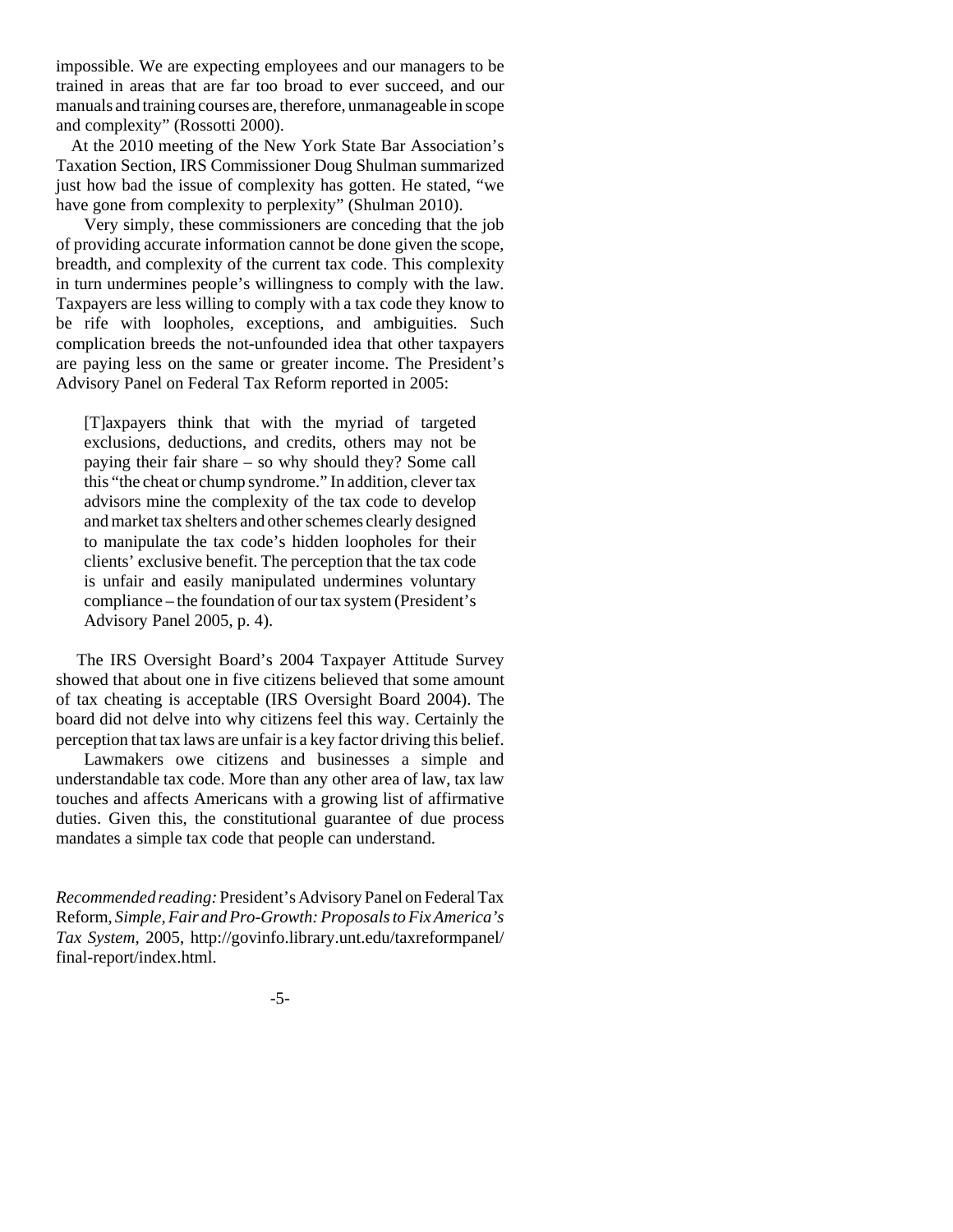#### **2. Noninvasiveness**

A minimally invasive tax code encourages voluntary compliance and reduces the need for enforcement.

It is widely agreed that citizens have a duty to pay the taxes they owe in full and on time. However, government has a duty to collect the revenue in the least invasive manner. The current income tax system is the most invasive part of the entire body of federal law.

 A 1999 report of the General Accounting Office (GAO) to the Senate Small Business Committee found "by our count, there are more than 200 requirements – which we grouped into four layers – that may apply to small businesses as well as large businesses and other taxpayers" (Wrightson 1999, p. 4). The list of requirements grows annually. The National Taxpayer Advocate reported in 2008 that businesses are burdened with "a bewildering array of laws" (NTA 2008, p. 10).

Businesses are required to file information returns with the IRS reporting payments made to third parties in the course of business. Any payment of \$600 or more to a "person" in a calendar year must be reported. In 2008 alone, businesses filed approximately 1.658 billion information returns with the IRS. That does not include income and employment tax returns (*Ibid.*). The 2010 Patient Protection and Affordable Care Act added a provision to the code that requires any person or corporation that pays another corporation more than \$600 in a year to file a report with the IRS. The law is effective for payments beginning January 2012.

The new rule will require billions more information returns to be filed annually, putting a substantial additional burden on businesses to comply with a tax code that is already choking them. Since the passage of this law, the IRS has been overwhelmed with questions about its implementation and complaints about the burdens it creates.

 According to the National Taxpayer Advocate, businesses and individuals spent approximately 7.6 billion hours meeting just the tax code's filing requirements in 2006. That is equivalent to 3.8 million full-time workers (NTA 2008). These numbers do not include the time and effort taxpayers spend each year dealing with IRS enforcement, which is no less staggering. In 2009 alone, more than 40 million citizens faced IRS collection actions, as shown in the table below (IRS 2009, pp. 41, 42).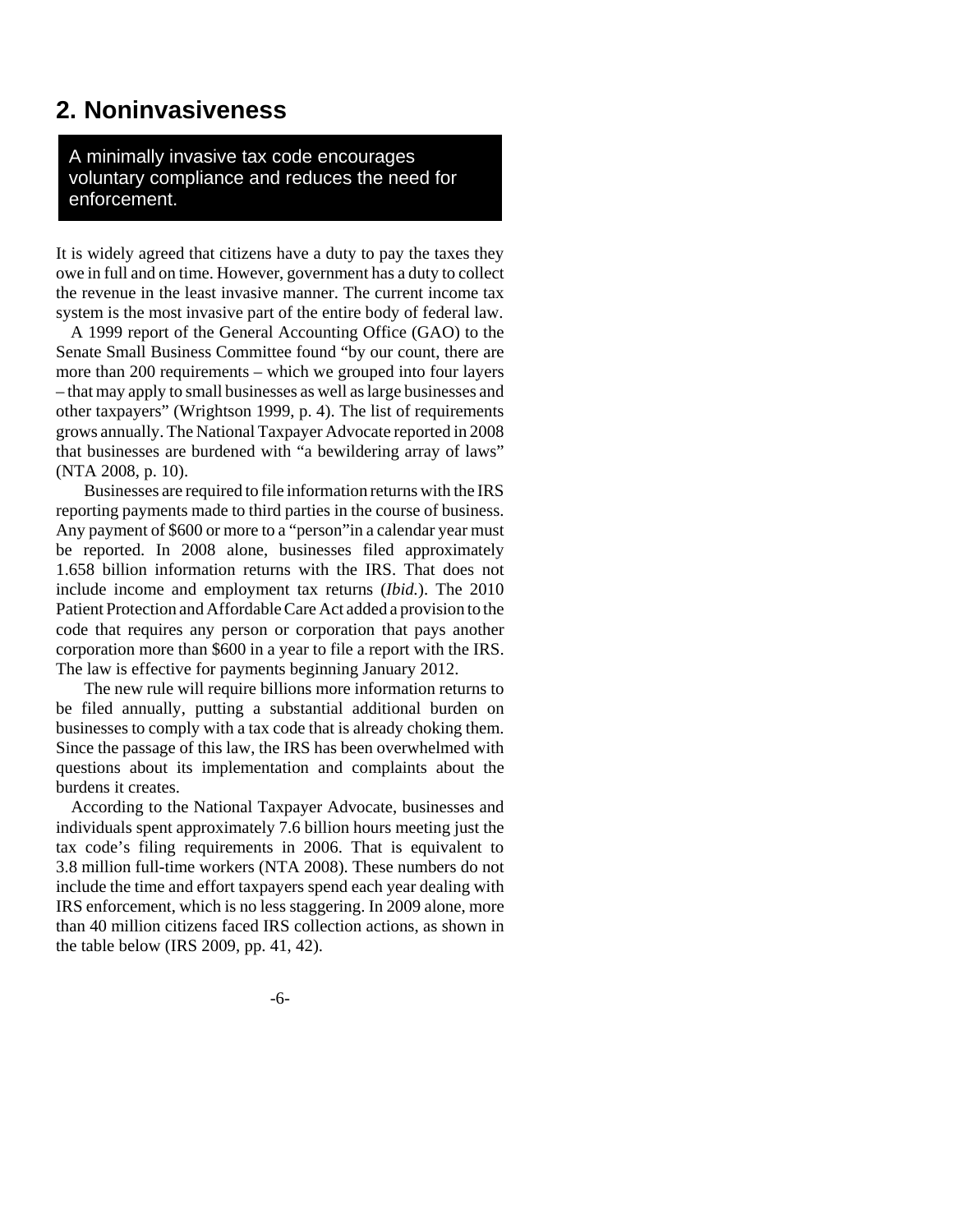| Type of Action | <b>Number of Taxpayers Affected</b> |
|----------------|-------------------------------------|
|                |                                     |

| Penalty assessments  | 36,228,339 |
|----------------------|------------|
| Wage and bank levies | 3,478,181  |
| Tax liens            | 965,618    |
| Property seizures    | 581        |

 Even these figures do not include time spent responding to millions of tax audits and tens of millions computer notices the IRS mails annually. Nor does it address the IRS's so-called "soft contacts." A soft contact is a letter the IRS mails to explain that you "might" have done something wrong and that you "should" examine your own tax return and records to make the correction before the IRS does.

 All of this adds up to an incredibly invasive system that undermines the willingness of millions of Americans to comply voluntarily with tax laws.

A less invasive system also would benefit tax administrators. Administrators need fewer resources to manage a system that does not attempt to spy on every aspect of the financial lives of all taxpayers. Fewer reports mean less processing time and require fewer man-hours. Less enforcement action means fewer collectors spending fewer hours tracking down bank accounts, paychecks, and other assets to levy and seize.

The challenge for lawmakers is not to find new ways to squeeze more citizens, but to find a tax system that raises the revenue needed for legitimate government functions without placing a revenue officer in the home and office of every American.

*Recommended reading:* National Taxpayer Advocate, *Annual Report to Congress 2008*, Internal Revenue Service, www.irs.gov/advocate/article/0,,id=97404,00.html; Daniel J. Pilla, *How to Fire the IRS: A Plan to Eliminate the Income Tax and the IRS* (Stillwater, MN: Winning Publications, 1993).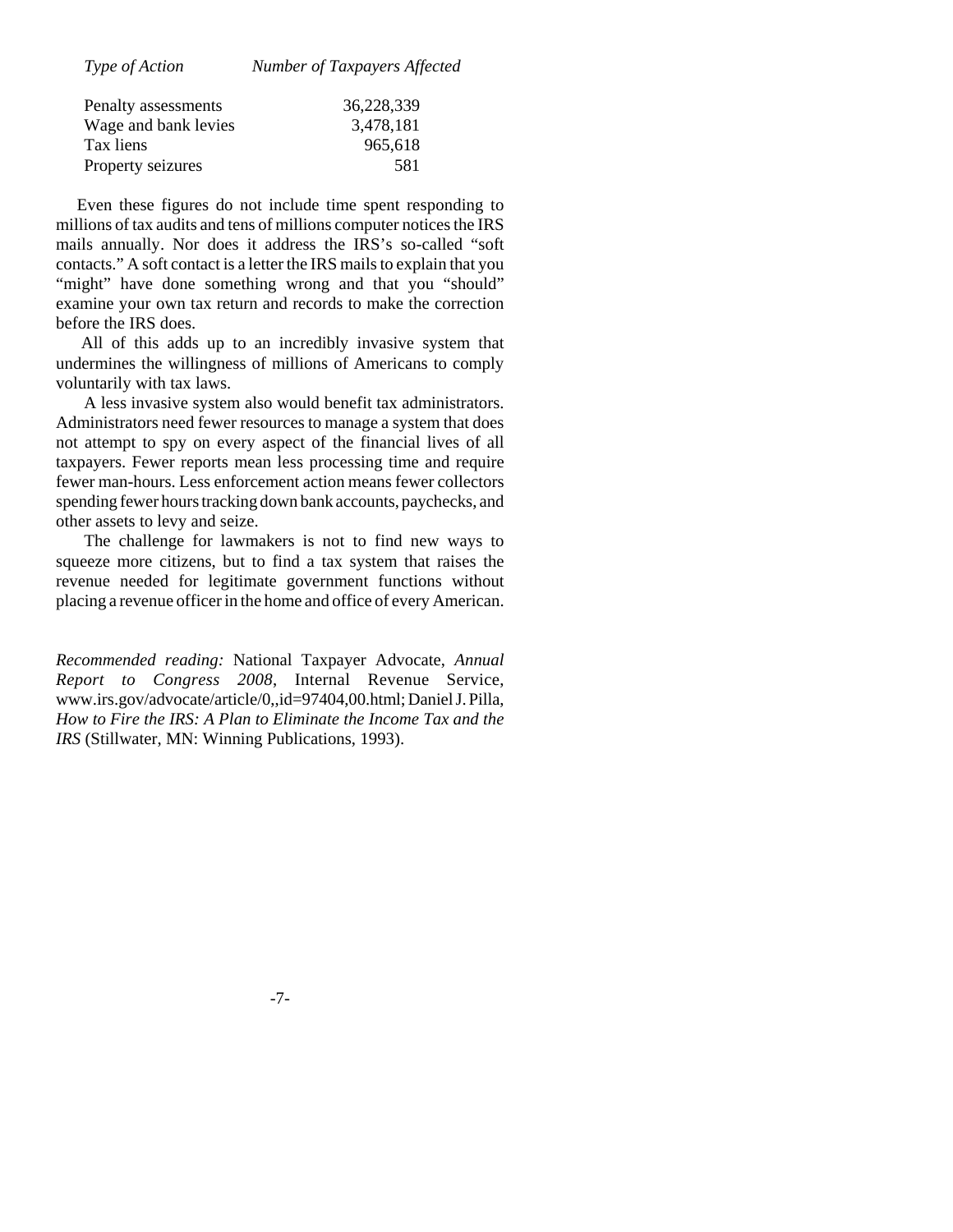## **3. Efficiency**

The total cost of collecting taxes can be reduced by lowering the number of collection points.

The IRS regularly asserts that it is extremely efficient in collecting taxes. In 2009, the agency reported collecting gross tax revenue of more than \$2.3 trillion with a work force of 105,814 employees. Given the agency's budget of approximately \$11.7 billion, the average cost of collecting \$100 of tax was just 50 cents (IRS 2009, p. 63). However, these numbers are misleading.

The IRS's estimate does not take into account the cost *to the public* of complying with income tax laws. Only when we examine the compliance burden borne by the public do we see the true inefficiency of the system. Under the federal income tax withholding system, it is America's employers, not the government, who collect much of the tax.

Of the \$2.3 trillion in gross revenue collected by the IRS in 2009, approximately \$1.28 trillion, or about 56 percent, was collected by employers through taxes withheld from the paychecks of their workers (*Ibid.*, p. 3). Employers are responsible for paying the money to the IRS and reporting the withholding using various tax forms. The cost is borne by employers, not the government.

The cost to individuals and businesses to comply with the tax code is substantial. The National Taxpayer Advocate recently estimated that the out-of-pocket cost associated with tax return filing alone is approximately \$193 billion annually. As the Taxpayer Advocate stated, "this is a staggering 14 percent of aggregate income tax receipts" (NTA 2008, p. 4). Even the NTA did not address the whole picture. We also must consider the cost of responding to the tens of millions of annual notices and letters, challenging penalty assessments, millions of annual audits and appeals, tax litigation and enforced collection, economic disincentive costs, and the cost of tax evasion and avoidance (Pilla 1993, p. 204).

When all these factors are accounted for, the cost of compliance is close to 65 percent of the amount collected (*Ibid.*; Payne 1993). That is to say, for every dollar of tax paid to the Treasury, it costs citizens and businesses 65 cents to get it there. Given that \$2.3 trillion was paid to the IRS in 2009, society incurred a collection cost of nearly \$1.5 trillion.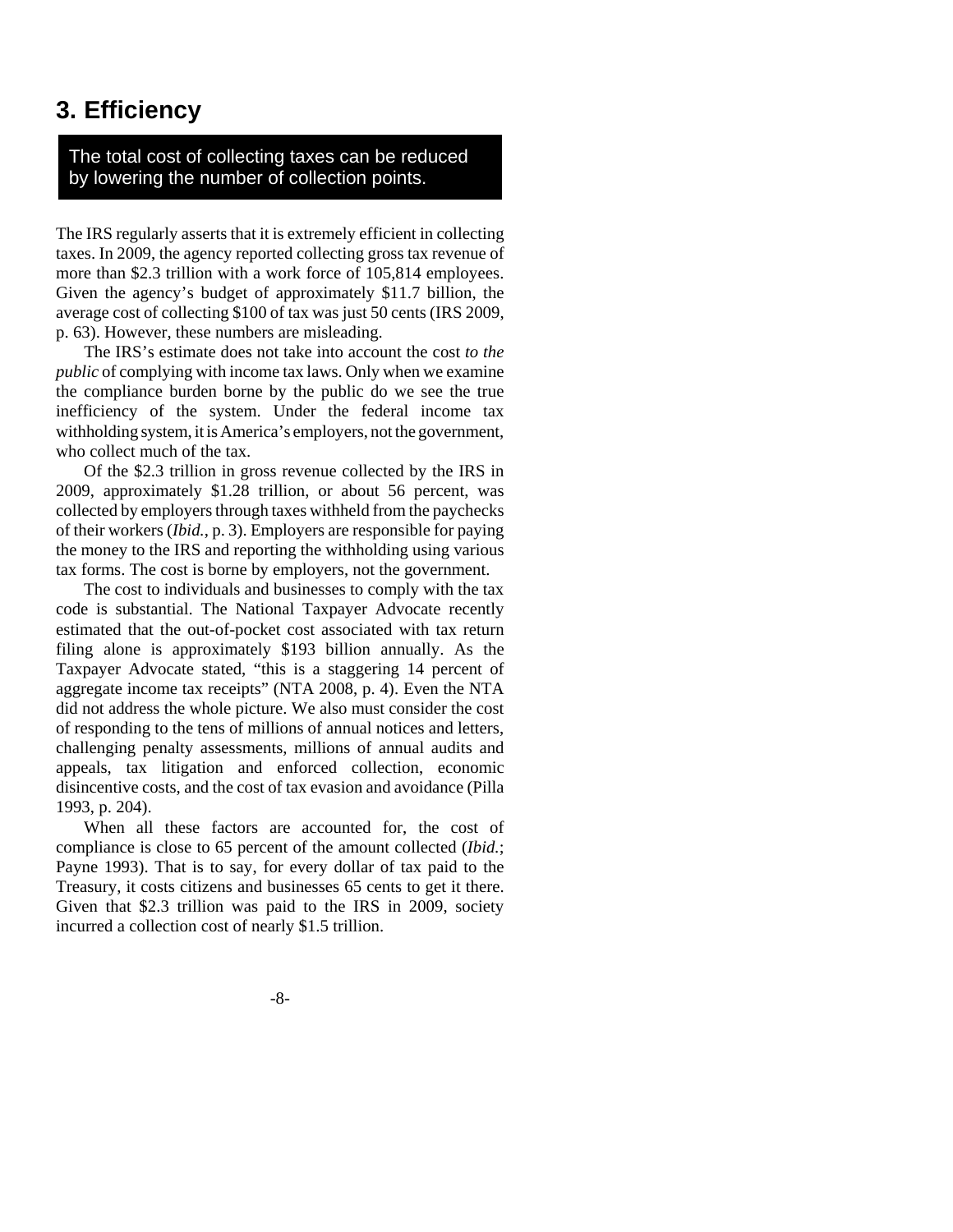Paying taxes to government is a necessary evil, but incurring expenses of up to 65 percent of the tax in the process of paying is an intolerable evil. Lawmakers have a duty to design a system that is mindful of the costs businesses and individuals must bear to comply. Lawmakers have a duty to keep these costs as low as possible.

 How can taxes be made more efficient? One way is to reduce the number of collection points. The number of tax returns filed represents the collection points of a tax system. The more the collection points, the less efficient the system. Back in 1999, I calculated the savings to a single state – Minnesota – of moving from an income tax to a broad-based sales tax as the principal means of collecting the state's revenue. The state could have expected to achieve:

- An 82 percent reduction in the number of collection points;
- $\blacksquare$  Annual savings of at least \$4.96 million in return processing costs;
- An 88 percent reduction in the number of taxpayer questions;
- $\blacksquare$  A reduction of 63 percent in the state tax return filing obligation of the average Minnesota business; and
- $\blacksquare$  An overall reduction in the state's administrative costs of about \$38 million (Pilla 2000).

 Of course, there are other issues to consider when proposing a major change in the way taxes are collected. But at a time when both taxpayers and governments are straining to find ways to save money, ways to improve the efficiency of tax collection need to be on the table.

*Recommended reading:* James L. Payne, *Costly Returns: The Burdens of the U.S. Tax System* (Richmond, CA: Institute for Contemporary Studies, 1993); Daniel J. Pilla, "Freedom to Prosper: Analyzing the Merits of Replacing Minnesota's Income Tax System with a Board-based Sales Tax," Tax Freedom Institute, Inc., January 2000, www.taxhelponline.com/resources-andpublications/research-reports/freedom-to-prosper.html.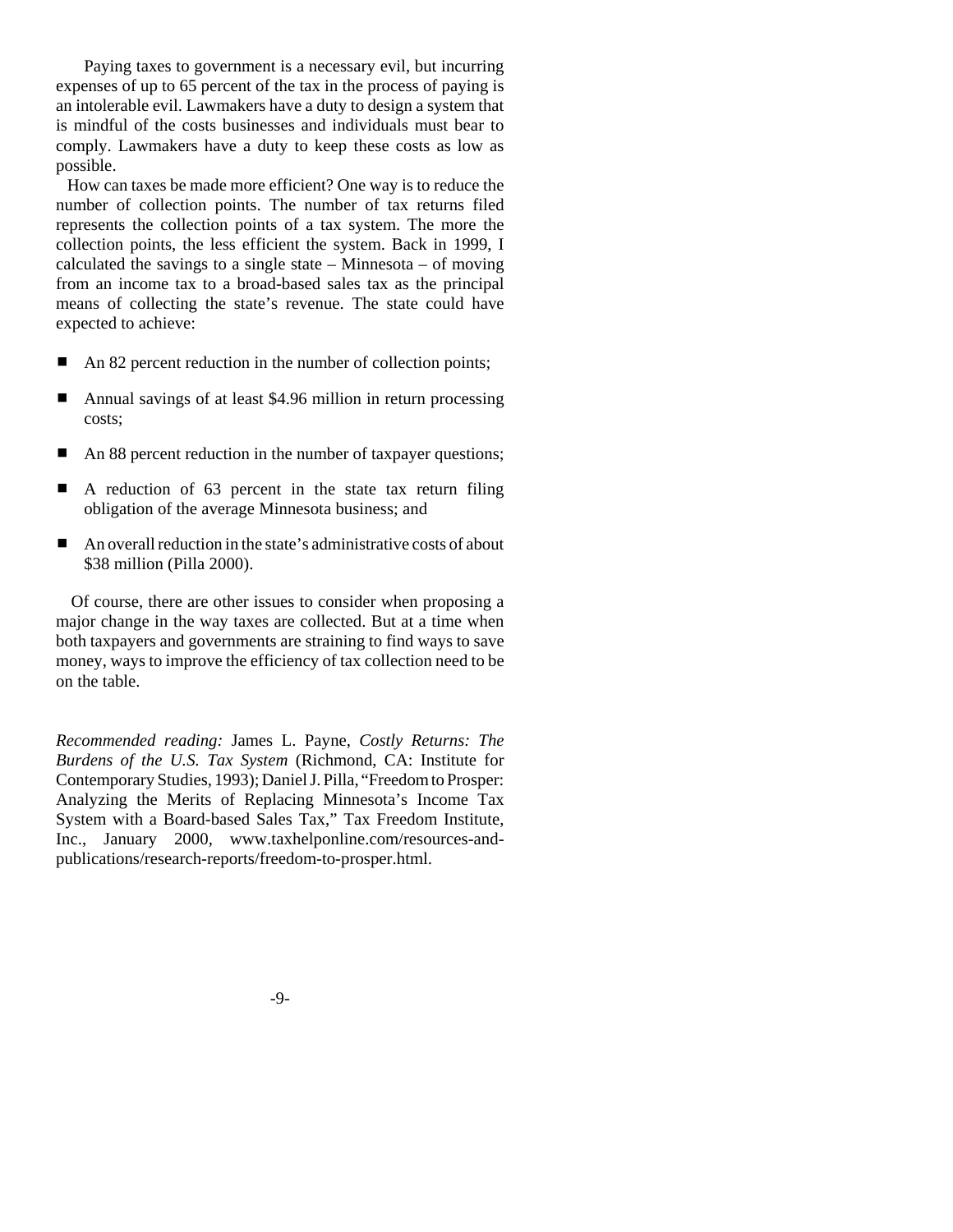#### **4. Stability**

The tax code should be stable and reliable from year to year and generation to generation.

Tax laws directly affect what we do and how we do it. For example, the federal tax code contains provisions dealing with marriage, children, home ownership, personal investing, charitable giving, obtaining personal and professional education, changing employment, finding new employment, paying for medical care, purchasing and operating automobiles, making gifts to children and others, leaving an inheritance, and even death itself. These decisions comprise the most important and often the most personal elements of our lives.

No reasonable person would suggest that a person should make any of these decisions without some level of planning. And while we cannot plan the time or manner of our deaths, we certainly can plan what should happen before death and what happens to our assets after death. More than any other single factor, the tax code dictates the parameters of that planning. In order for any plan – whether business or personal – to be effective, the planning requirements must be stable. Yet the tax code requirements are constantly and unpredictably changing, making planning difficult.

 Tax laws change frequently and the rate of change is rising. During the decade of the 1980s, Congress changed the tax code more than one hundred times. Those changes came through just a few major tax acts, such as the Tax Equity and Fiscal Responsibility Act of 1982 and the Tax Reform Act of 1986 (Pilla 1997, p. 25). The 1986 act changed more than 2,000 code sections and was responsible for the creation of more than one hundred new tax forms (Pilla 1995, p. 3).

During the decade of the 1990s, Congress was even busier. Four major tax laws were passed between 1996 and 1998, culminating in the Internal Revenue Service Restructuring and Reform Act, which took effect in July 1998. During the 1990s, more than 750 tax law changes were made.

 According to the National Taxpayer Advocate's 2008 *Annual Report to Congress*, "Since the beginning of 2001, there have been more than 3,250 changes to the tax code, an average of more than one a day, including 500 changes in 2008 alone" (NTA 2008, p. 4). Some of these changes resulted in retroactive tax increases. For example, the 1994 Supreme Court ruling in *United States v.*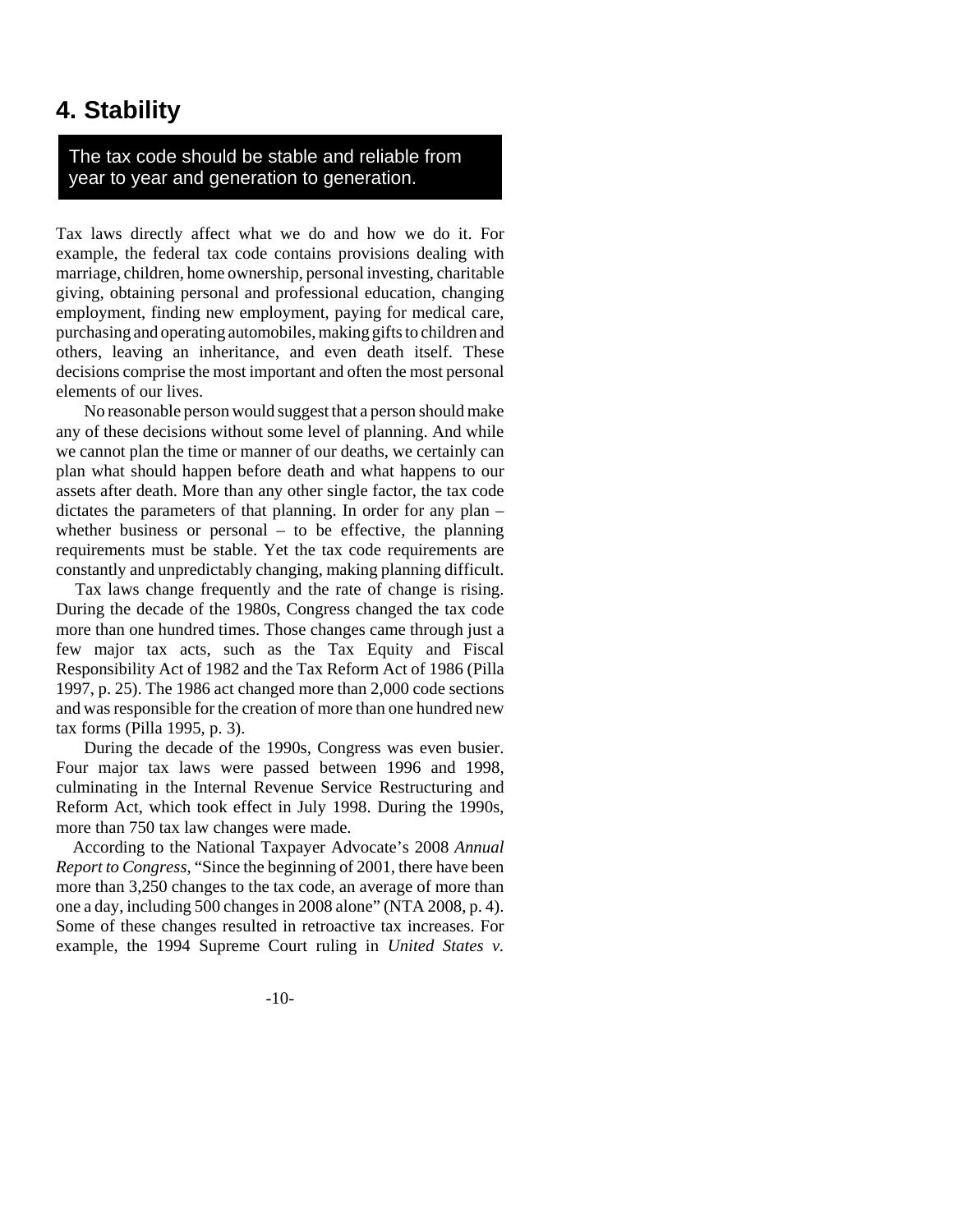*Carlton* (512 U.S. 26) approved a decision by Congress to repeal a tax deduction retroactively, thereby increasing an estate's tax liability by more than \$600,000. In 2009 and 2010, 24 tax laws expired, and six more will expire by 2012 (Joint Committee on Taxation 2008).

This vicissitude in the tax code clearly interferes with people's right to plan their personal and business affairs. Between 1986 and 2000, Congress changed the requirements for making estimated tax payments seven different times (IRS 2000, p. 34). Changing the law on estimated taxes every other year is one reason IRS assesses the penalty for failure to pay estimated taxes so often. In 2009, the IRS assessed that penalty against 7.565 million individuals and more than 243,000 businesses (IRS 2009, p. 42).

The 2005 President's Advisory Panel on Tax Reform observed that the expiring provisions and phase-ins and phase-outs of various provisions "are a nuisance at best, and a negative force at worst, in the daily economic lives of American families and businesses" (President's Advisory Panel 2005, p. 5). The panel concluded:

The tax system is both unstable and unpredictable. Frequent changes in the tax code, which often add to or undo previous policies, as well as the enactment of temporary provisions, result in uncertainty for businesses and families. This volatility is harmful to the economy and creates additional compliance costs (*Ibid.*, p. xiii).

 A tax system that is sound fundamentally does not have to be changed often. A tax system that is firmly grounded in the principles discussed here will stand the test of time. Lawmakers must avoid frequent changes to tax laws and work instead to incorporate stability into the system. This would have a major positive impact on taxpayers' ability and willingness to comply.

*Recommended reading:* Daniel J. Pilla, "How the IRS Tries to Make You Die Poor," *Pilla Talks Taxes* (Stillwater, MN: Winning Publications, May 1997), www.taxhelponline.com/resources-andpublications/research-reports/die-poor.html; Daniel J. Pilla, "Why You Can't Trust the IRS," *Policy Analysis* No. 222, 1995, Cato Institute, www.cato.org.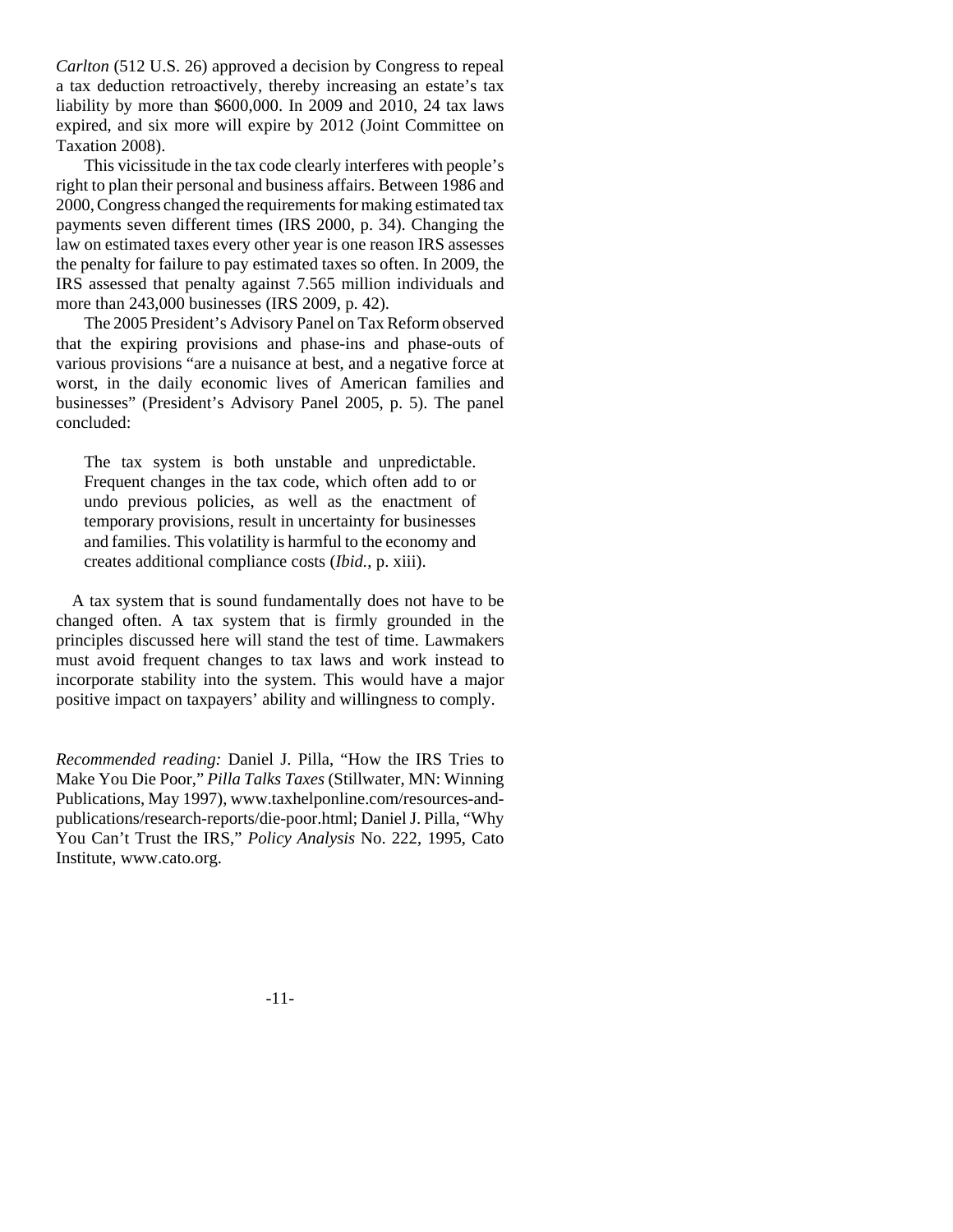# **5. Visibility**

#### The cost of government should be readily apparent to taxpayers.

When asked how much money they paid in federal income taxes in the prior year, most people reply, "I didn't pay anything. I got a refund." They never saw, and therefore do not remember, the many thousands of dollars withheld from their paychecks by their employers.

About 85 percent of the income earners in America do not write a check to the government for their taxes. Since the tax is taken out of their paychecks by their employers, they do not even see the money. As a result, they generally have no idea how much they pay in taxes. The 1996 report of the National Commission on Economic Growth and Tax Reform called attention to the danger of this arrangement:

The history of hidden taxes, rapidly rising rates, and perpetual budget deficits proves that what you don't know can hurt you. The current system hides the cost of government behind a chronic deficit and a maddening multiplicity of taxes – many of which are virtually invisible to the taxpayer who pays them. How much did we pay in payroll taxes last year? What excise taxes were hidden in the prices of the products we bought? What [is] the tax cost of exclusions, deductions, and corporate income taxes? Few of us know the answers (National Commission 1996, p. 21).

 Social Security taxes are particularly invisible to taxpayers. The employee's share of Social Security and hospital taxes is figured at a flat rate of 7.65 percent of gross income. The tax is deducted from workers' paychecks as the income is earned. It then becomes the responsibility of the employers to pay the money to the IRS. Employees never file a Social Security tax return, never write a check to the IRS for the tax, and never do any recordkeeping to correctly figure the tax. They are never subject to an audit with regard to correctly reporting the tax. They are never subject to enforced collection if the tax is not paid by their employers. The money simply disappears from their paychecks.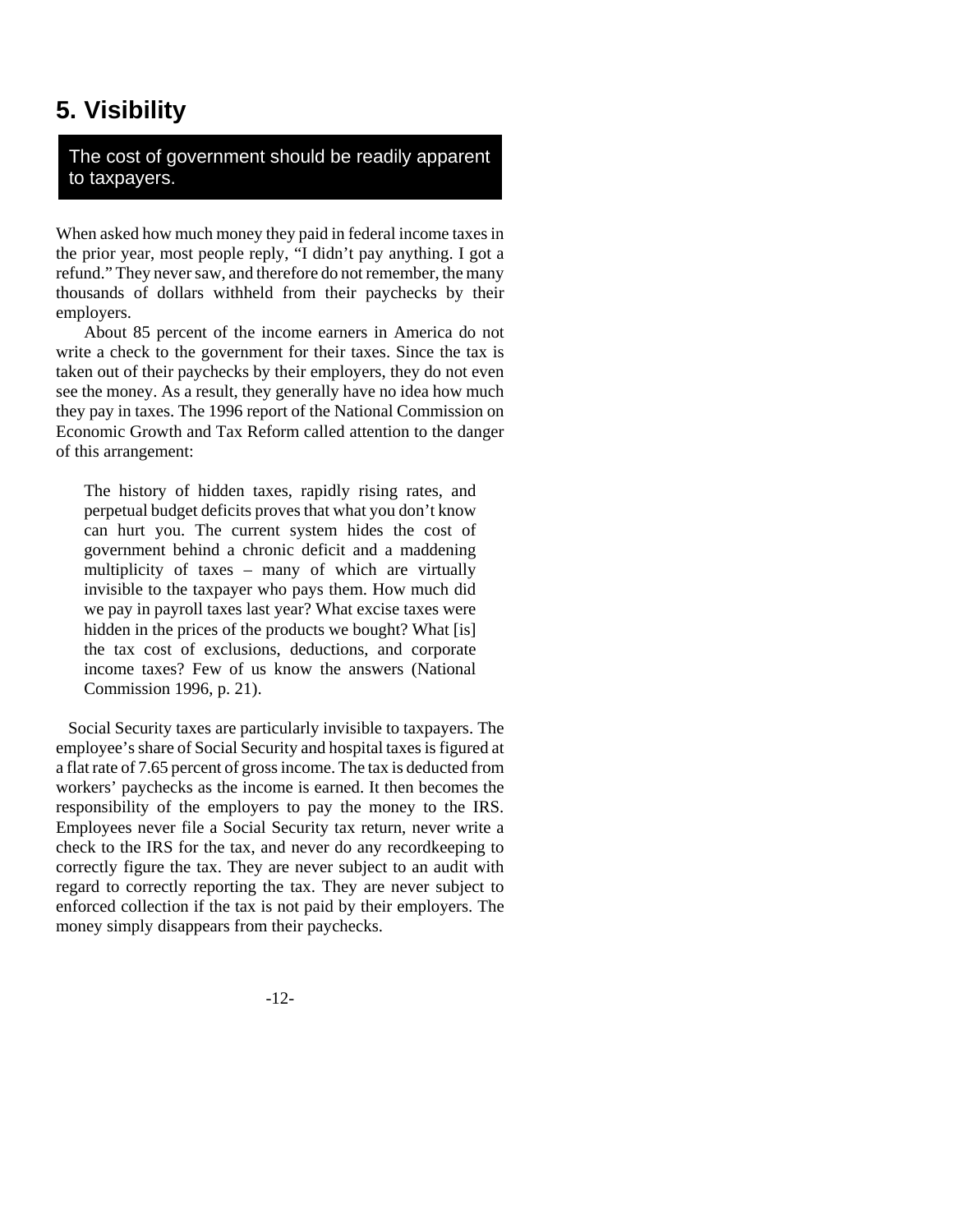(This is not true of self-employed persons. They must calculate their Social Security taxes on Schedule SE and include the tax on Form 1040. Since the tax is figured as a flat percentage of business profit, they are subject to audit as to the amount of tax and collection if the tax is not paid.)

As "easy" as all this sounds, it means most taxpayers never know the true cost of Social Security – or, for that matter, government in general. This allows politicians to increase taxes without people knowing what is happening. That in turn allows politicians to blame the rising cost of living on outside devils such as Big Oil, Big Tobacco, or Big Whatever.

 Taxes that are highly visible are much more stable, tend to stay low, and are not generally subject to tinkering. The best example of this is retail sales taxes imposed by state governments. Just compare the number of changes to your state's sales tax laws with the changes made in the Internal Revenue Code in the past ten years. The contrast is staggering. In Minnesota, one can practically count on one hand the number of sales tax law changes and increases that have occurred since the sales tax came into existence in 1963.

The National Commission on Economic Growth and Tax Reform concluded its discussion of the importance of tax visibility by noting, "A visible system gives taxpayers an honest accounting of government's expense and will make it far more difficult for politicians to tinker with the tax code without the democratic consent of those taxed" (*Ibid.*)

*Recommended reading:* National Commission on Economic Growth and Tax Reform, "Unleashing America's Potential: A Pro-growth, Pro-family Tax System for the 21st Century," Final Report, January 1996, www.galen.org/component,8/action, how\_content/id,7/news\_id,3074/type,33/?\_highlight=kemp.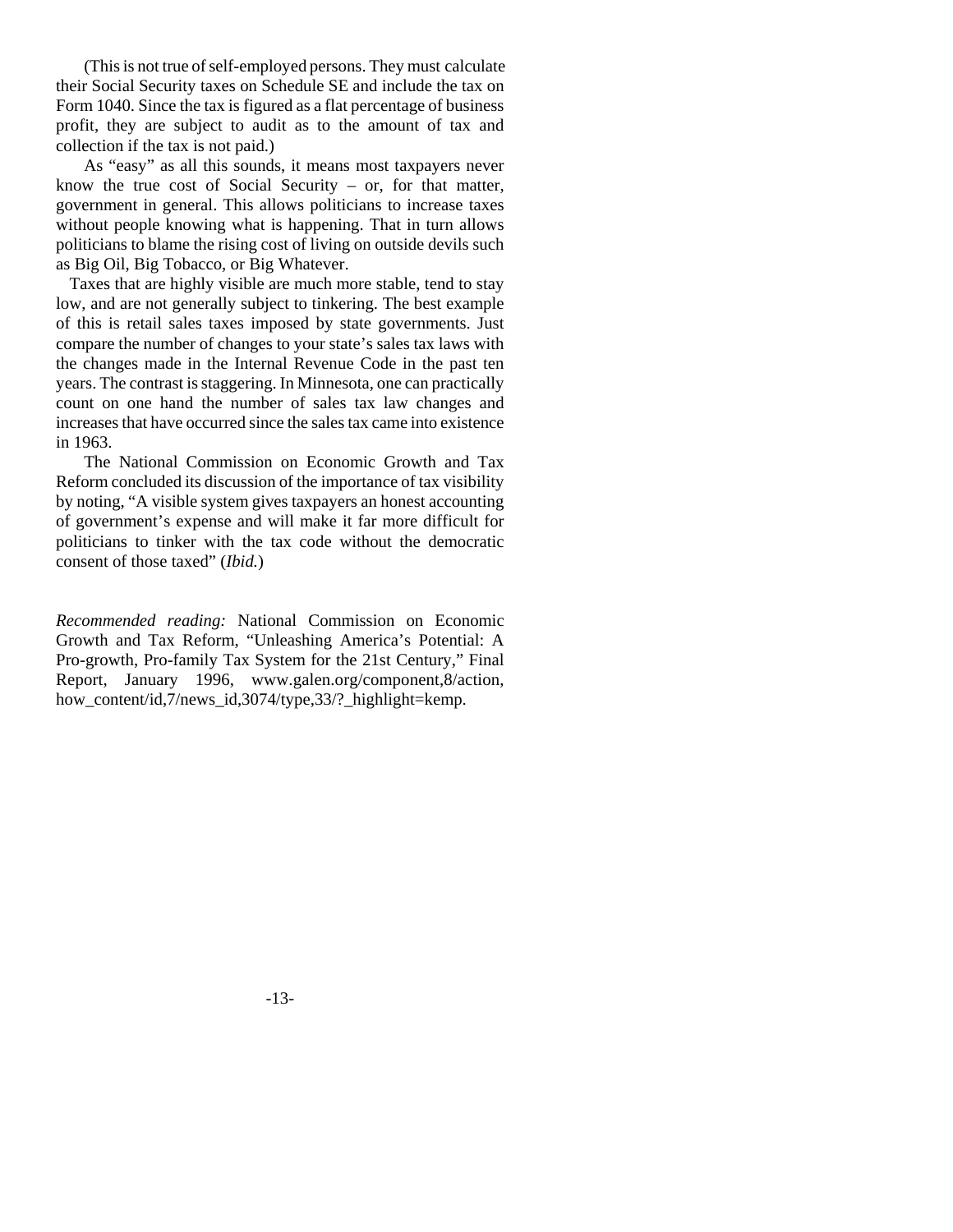#### **6. Neutrality**

Taxes should not fall more heavily on one industry or class of individuals than on others.

Chief Justice John Marshall, in the 1819 case *McCulloch v. The State of Maryland,* wrote that the power to tax is "the power to destroy" (17 U.S. 316 (1819)). The case dealt with the 10 percent excise tax Congress imposed on the circulation of all bank notes other than those issued by the national bank. Within two years of its passage, the tax drove out of existence every state bank note.

A contemporary example of the destructive power of taxes is the Revenue Reconciliation Act of 1990. This law imposed the 10 percent "luxury tax" on high-priced boats and aircraft (priced at more than \$100,000), autos (more than \$30,000), and jewelry and furs (more than \$10,000). The idea was to "tax the rich."

The politicians did not anticipate that the rich would simply stop buying the items subject to the tax. During the period the tax was in effect, sales of those products fell precipitously. In 1993, Congress repealed the luxury tax. In support of the vote to repeal, the House Ways and Means Committee stated:

During the recent recession, the boat, aircraft, jewelry and fur industries have suffered job losses and increased unemployment. The committee believes that it is appropriate to eliminate the burden these taxes impose in the interests of fostering economic recovery in those and related industries (House Ways and Means Committee 1993, p. 188).

The Senate Finance Committee also acknowledged the negative effects of the taxes on the affected industries as the reason for repealing the tax hikes (Senate Finance Committee 1993, p. 213).

Selectively targeting industries for heavier tax burdens is an illegitimate use of the taxing power of government. The Supreme Court condemned the practice in *Citizens' Savings & Loan Ass'n v. Topeka,* an 1874 case involving the use of government bonds to finance railroads and the taxes imposed to pay for the bonds. Referring to government's power to impose selective taxes, the Court stated, "This power can as readily be employed against one class of individuals and in favor of another, so as to ruin the one class and give unlimited wealth and prosperity to the other, if there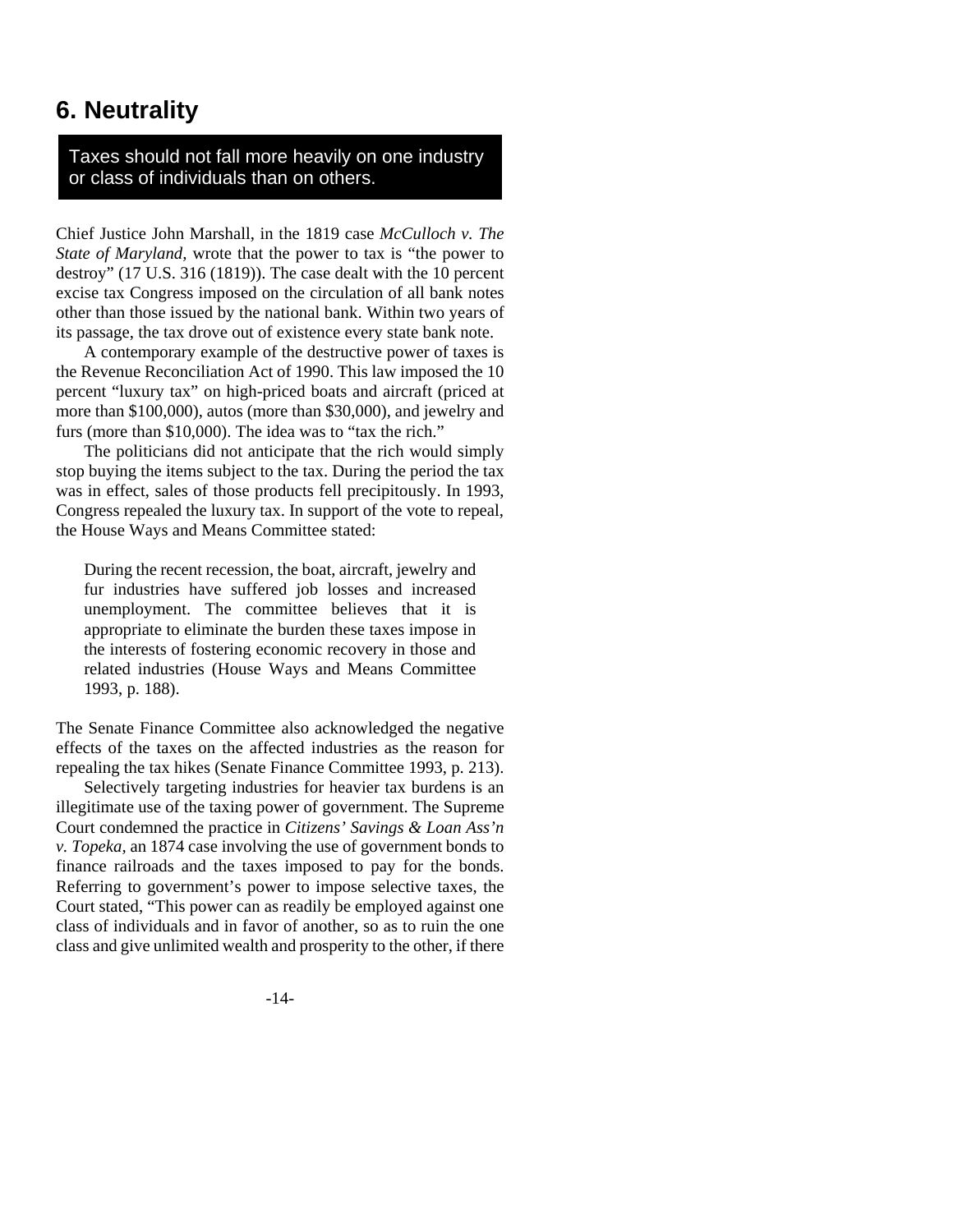is no implied limitation of the uses for which the power may be exercised" (87 U.S. 655 (1874)). The Court went on to say:

To lay with one hand the power of the government on the property of the citizen, and with the other to bestow it upon favored individuals to aid private enterprises and build up private fortunes, is none the less a robbery because it is done under the forms of law and is called taxation (p. 664).

 There also is a pragmatic reason to keep government from interfering with the ability of legitimate businesses to compete in the marketplace on equal footing with one another. Otherwise, the only businesses with a chance to succeed are those that can afford and are willing to pay the lobbyists and influence peddlers who infest Congress and state houses. When government gets into the business of picking winners and losers in the marketplace, tax benefits and penalties become auction items, bought and sold at the expense of, and to the detriment of, those who cannot or will not play the game.

The idea that tax law ought to be neutral is widely recognized as an essential element of sound tax policy. The National Commission on Economic Growth and Tax Reform described it this way:

The tax code should be used to raise revenue to run the government while doing the least possible damage to the economy. This means leaving individuals free to make decisions and to set priorities based on economic reality – not on the bureaucratic whims of Washington, D.C. … The result of the biases and distortions in the current system is to make the market less free, the system less fair, and families less financially secure (National Commission 1996, p. 20).

*Recommended reading:* Robert Carroll, John E. Chapoton, Maya MacGuineas, and Diane Lim Rogers, "Moving Forward with Bipartisan Tax Policy," *Working Paper* No. 5, Tax Foundation, February 2009.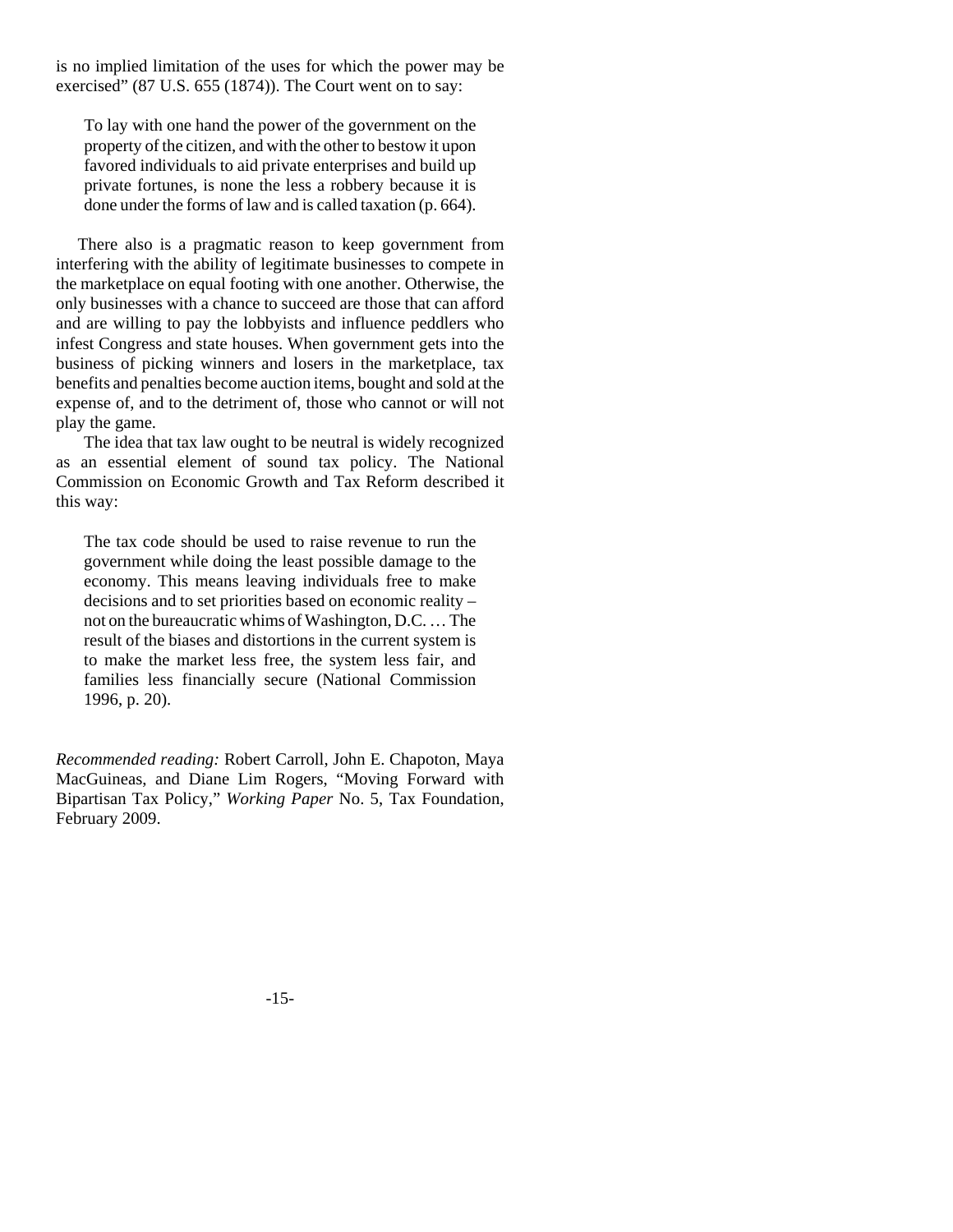## **7. Economic Growth**

Taxes should not impede the investment and consumption decisions that make economic growth possible.

Three presidential commissions on taxes in the past 15 years each insisted that a sound tax system must be mindful of the profoundly negative consequences taxes can have on the economy: the Bipartisan Commission on Entitlement and Tax Reform, 1995; National Commission on Economic Growth and Tax Reform, 1996; and the President's Advisory Panel on Federal Tax Reform, 2005.

The National Commission on Economic Growth and Tax Reform declared in 1996 that promoting economic growth was the number one principle that must drive tax policy. The commission's report states, "economic growth, the engine of opportunity and prosperity, can only be unleashed by a tax code that encourages initiative, hard work, and saving" (National Commission 1996, p. 17).

What you tax you get less of; what you subsidize you get more of. These economic facts of life should be kept at the forefront of all discussions regarding taxation.

Americans want an economy that is diverse, dynamic, and growing. Such an economy requires rising employment, savings, investment, and productivity. Today's tax system imposes heavy and unnecessary burdens on the economy. How can the economy grow and create diverse opportunities if the very engines of that growth are heavily taxed? The bottom line is this: Taxes make you poorer. For this reason, taxes must be kept low and directed away from the engines of economic growth.

 For every dollar paid in taxes, businesses have at least one less dollar available for capital improvements, wages, research and development, or inventory. For every dollar paid in taxes, individuals have at least one less dollar available to purchase a home, pay tuition or medical expenses, or build retirement savings.

The cost of collecting taxes and the negative and distorting impacts taxes have on incentives make their economic damage far greater than the dollars actually collected. Economists Ernest S. Christian and Gary A. Robbins of the Center for Strategic Tax Reform used econometric analysis to find that "the cost to the private sector of providing the government an additional \$1 in tax revenue is about \$2.50 and in some circumstances much more"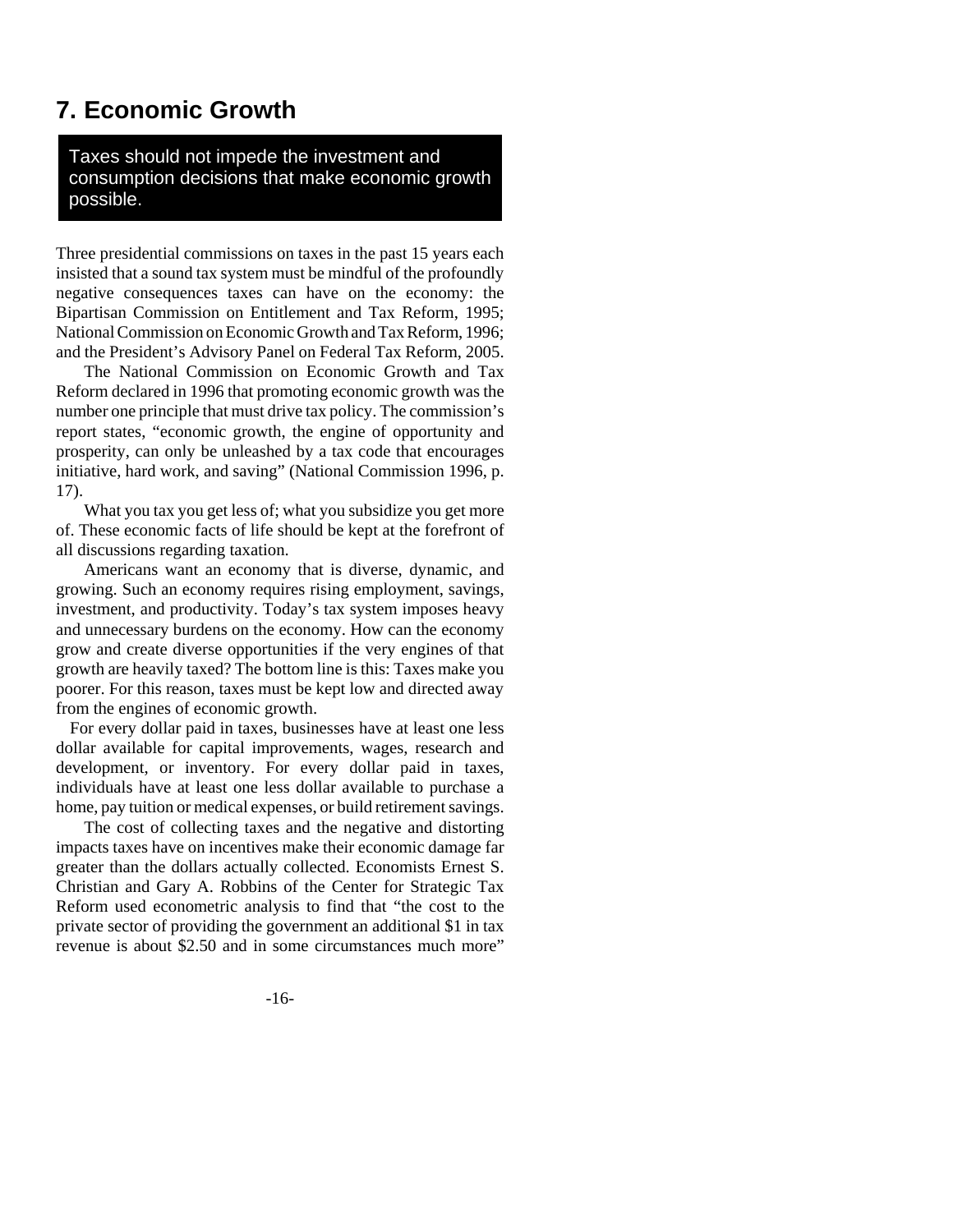(Christian and Robbins 2006). They say, "If taxes were both reduced and reformed (so that the drag on economic performance per \$1 of tax would be less), the economy would be larger, government would be smaller, and everyone would be better off."

Economist Richard Vedder at Ohio University examined several dozen measures of taxes and spending in the years 1957, 1977, and 1997. In 2001 he reported, "In every single case, without exception, the results are consistent: High or rising taxes are associated with lower amounts of economic growth. The use of more sophisticated statistical models produces the same sort of result: higher taxes, lower growth" (Vedder 2001, p. 9).

Other researchers, including J. Scott Moody at the Maine Heritage Policy Center (Moody 2006) and Scott A. Hodge at the Tax Foundation (Stanek 2006) have found the same thing: High taxes lead to slower economic growth. According to Hodge, "Taxes are an important cost to business, as important as the cost of labor and raw materials. Nearly all of the best states raise sufficient revenue without imposing at least one of the three major state taxes: sales taxes, personal income taxes, and corporate income taxes" (*Ibid.*)

 To minimize the negative effect of taxes on job creation, taxes on employment should be reduced. Our Founding Fathers had the wisdom and foresight to know that imposing direct taxes on the engines of economic growth would only inhibit growth. That is why the Founders expressly rejected the idea of imposing direct taxes on income, saving, and investment. Instead, they favored indirect (excise) taxes on consumption. The nation's first Treasury Secretary, Alexander Hamilton, observed that taxing the "articles of our own growth and manufacture are more prejudicial" to economic growth than excise taxes (Morris 1957, p. 258).

*Recommended reading:* Chris Edwards, "Options for Tax Reform," *Policy Analysis* No. 536, Cato Institute, 2005; Bipartisan Commission on Entitlement and Tax Reform, "Final Report to the President," January 1995, www.ssa.gov/history/reports/ KerreyDanforth/KerreyDanforth.htm.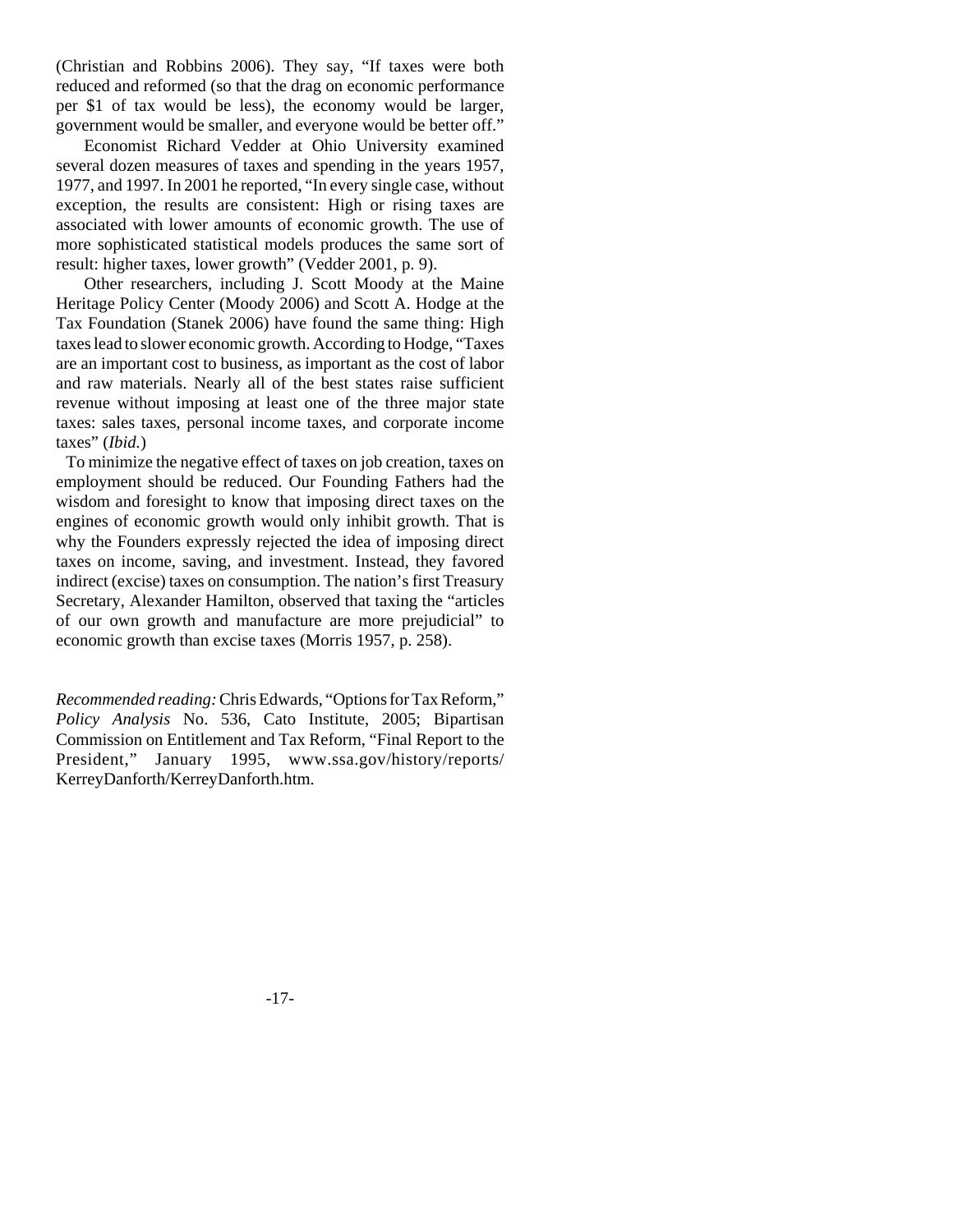#### **8. Broad-based**

Broad tax bases allow rates to be kept low, which in turn encourages voluntary compliance.

The tax base is the pool of economic activity from which tax revenue is generated. If the government operates on an income tax system, all items constituting accessions to wealth constitute the base. All other factors being equal, the broader the tax base, the more revenue a tax system will generate at a given tax rate.

Low tax rates are beneficial because they do not distort incentives as much as do high tax rates. A high tax rate on income, for example, discourages work and encourages tax evasion. High excise taxes lead to product substitutions and black markets.

Unfortunately, elected officials are shrinking the bases of existing federal and state income taxes. As state and federal lawmakers add more tax breaks for lower-income citizens and limit those for higher-income citizens, the tax burden is being disproportionately loaded onto an increasingly smaller segment of income earners. For example, drawing from Treasury data, the President's Advisory Panel reported in 2005:

Taxpayers in the top 20 percent of the [income] distribution pay 70.6 percent of all federal taxes, while taxpayers in the bottom 20 percent pay 0.4 percent. More than half of federal taxes are paid by taxpayers in the top 10 percent of the [income] distribution. ...

Taxpayers in the lowest two quintiles actually receive more in refunds from the federal government than they pay in income taxes and, as a result, have negative income tax burdens. Those taxpayers in the third and fourth quintile pay a relatively small share of the income taxes, 3.8 percent and 13.4 percent, respectively, while those in the top quintile pay over 84 percent of federal income taxes (President's Advisory Panel 2005, p. 31).

 As more people are removed from the tax rolls through credits, deductions, exemptions, and the like, the burden on the remaining taxpayers must necessarily grow heavier. Tax rates have to increase to potentially confiscatory levels to continue raising the money to support government spending, which itself is growing.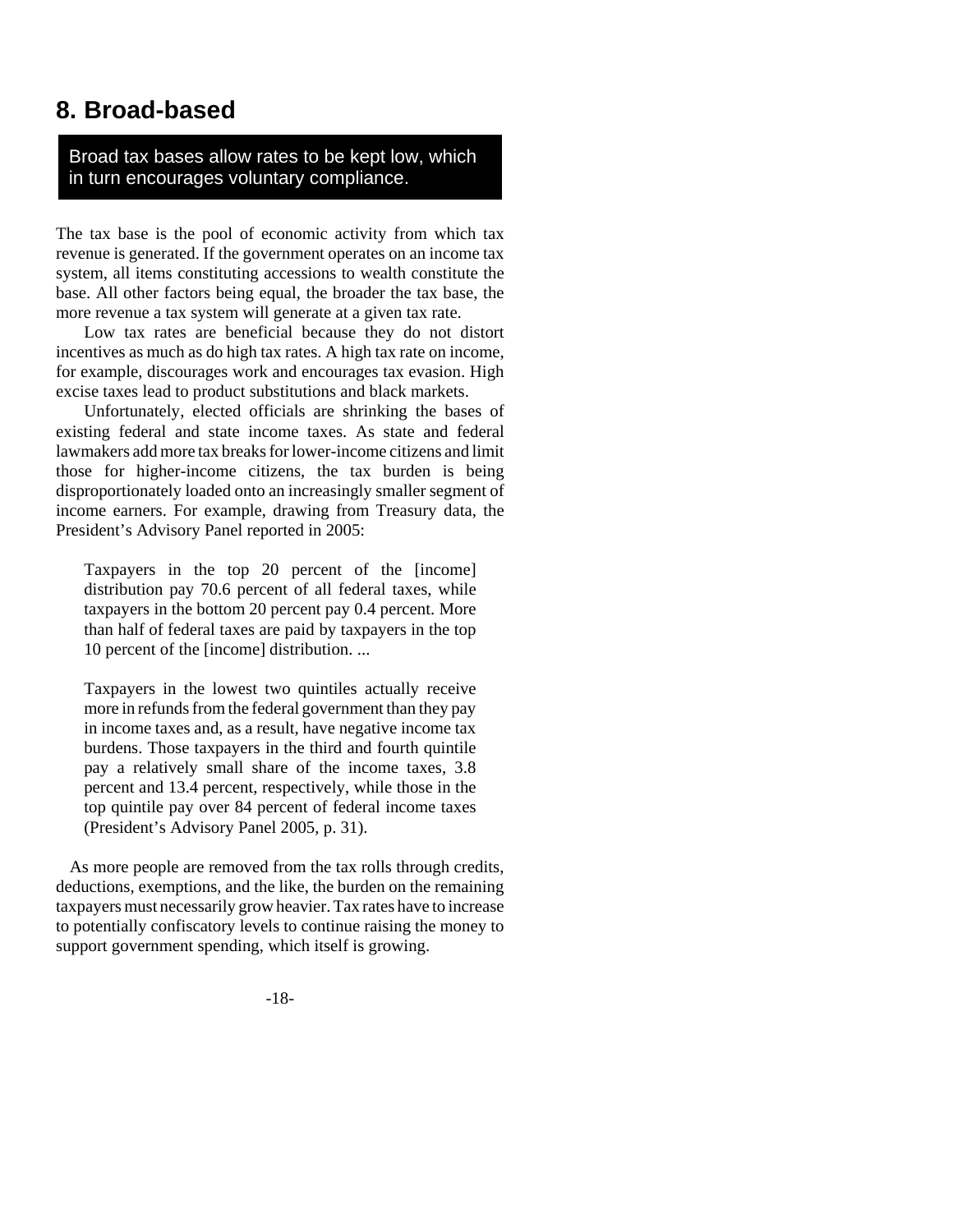Such a disproportionate distribution of the burden creates a host of problems, not the least of these being a growing share of the population who pay little or no taxes yet have the electoral power to dictate spending policy at the ballot box. The power of this electorate has led to the imposition of a growing list of entitlement programs for their benefit for which they do not have to pay. These entitlement programs now threaten the solvency of our federal, state, and local governments.

Before the passage of the massive new health care entitlement program, prior to the Medicare supplement program, and before any of the recent stimulus packages, student loan programs, and bailouts, our entitlement programs already were on a path to bankrupt America. In 1995, the Bipartisan Commission on Entitlement and Tax Reform stated in its final report,

The Commission's Interim Report graphically displays the need to address our future fiscal imbalance. The conclusion of the Report is clear and inescapable: If we do not plan for the future, entitlement spending promises will exceed financial resources in the next century. The current spending trend is unsustainable (Bipartisan Commission 1995, p. 8).

 Rather than make the systemic changes needed to control the problem, Congress and every president since 1995 have allowed entitlement programs and spending to grow. Even worse, the number of taxpayers asked to pay for them is shrinking. For there to be any real hope of avoiding a crippling national debt crisis, those who benefit from the system must pay something for those benefits.

Most states attempt to raise taxes simultaneously from several bases. For example, the State of Minnesota raises revenue from taxes on personal income, retail sales, corporate income, and excise taxes on some specific products (e.g., gasoline and cigarettes). This requires administrative infrastructure to handle all four tax systems. This diversified tax base is often defended in the tax literature as being necessary to ensure stable revenues and compete with other states.

 If states opted for one form of taxation, say a retail sales tax, then instituted a broad base so that all consumption goods and services were subject to the tax while repealing other taxes, the state could raise the revenue necessary to fund legitimate government functions simply and efficiently, with the least cost of collection and lowest burden on taxpayers. More importantly, every resident of the state would have a vested interest in keeping taxes low because they all would be taxpayers.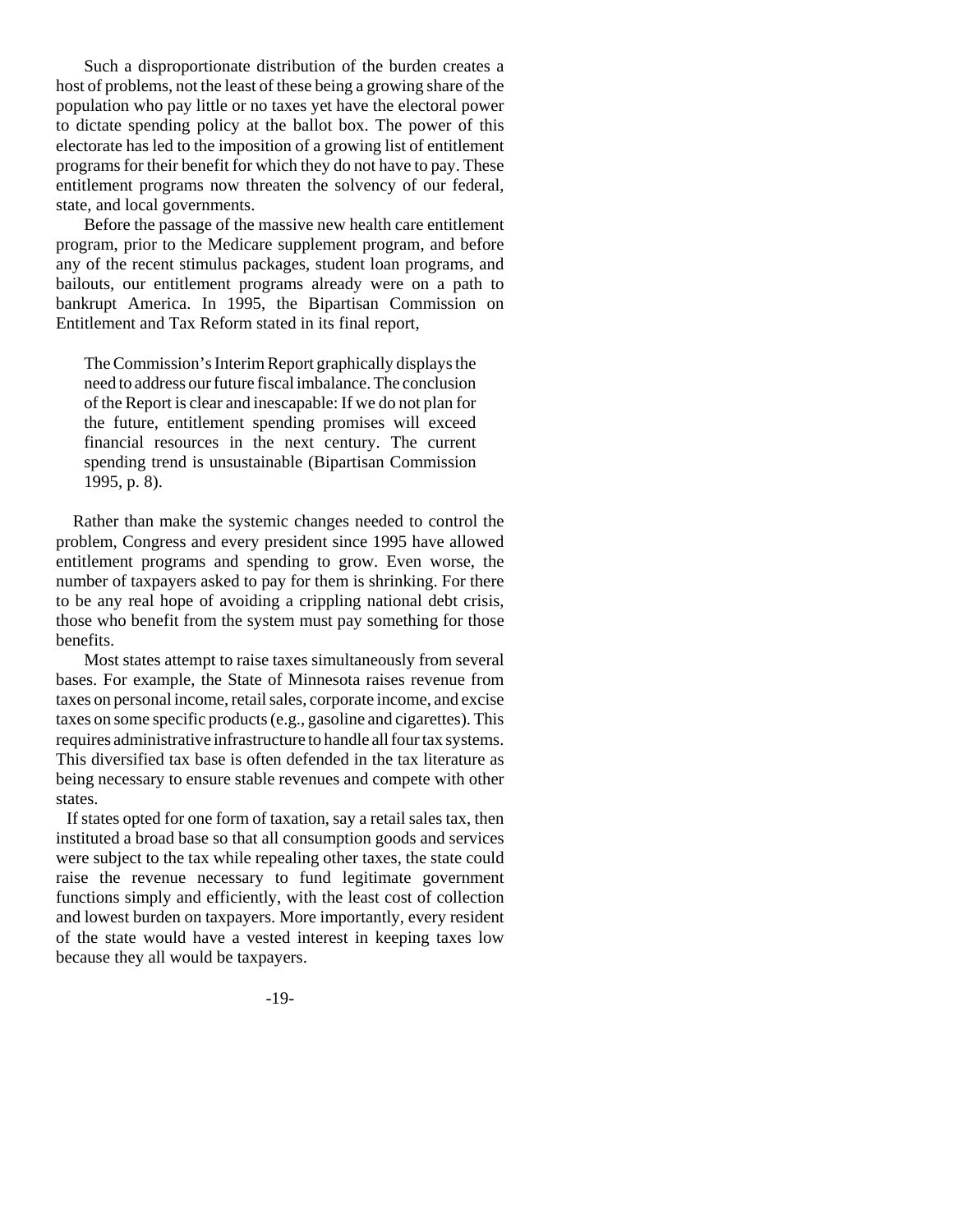*Recommended reading:* National Taxpayer Advocate, "A Taxpayer-Centric Approach to Tax Reform," in *2005 Annual Report to Congress*, Internal Revenue Service, 2005; National Commission on Restructuring the Internal Revenue Service, "A Vision for a New IRS," June 25, 1997, www.house.gov/ natcommirs/report1.pdf.

## **9. Equality**

The tax system should treat people equally and fairly.

One of the biggest problems affecting the public's willingness to comply with the tax law is that it is widely perceived as being unfair. We have known this for decades. It was reported as early as 1977 that as many as 60 percent of the public felt the federal tax system was either "somewhat unfair or quite unfair" (Pilla 2001, p. 12). Thirty years later, in a report titled "Reducing the Federal Tax Gap," the Treasury Department stated, "Special rules, subtle distinctions in the tax law and complicated computations add to this complexity and foster a sense of unfairness in our tax system, which ultimately discourages compliance" (U.S. Treasury 2007, p. 50).

The public widely perceives the tax law as unfair because the tax law *is* unfair. The report of the President's Advisory Panel on Tax Reform states:

Taxpayers with the same income, family situation, and other key characteristics often face different tax burdens. Such differing treatment creates a perception of unfairness in our tax code. For example, taxpayers in states with high state and local income and property taxes receive higher deductions than taxpayers who live in lower-tax states with fewer state-provided services. Taxpayers with substantial employer-provided health insurance benefits receive in-kind compensation that is not taxed, while taxpayers who buy the same health insurance on their own usually pay tax on the income used to purchase the insurance. And Social Security benefits are taxed at a higher rate for married seniors than for those not married. How much or little taxpayers pay in tax is sometimes dependent on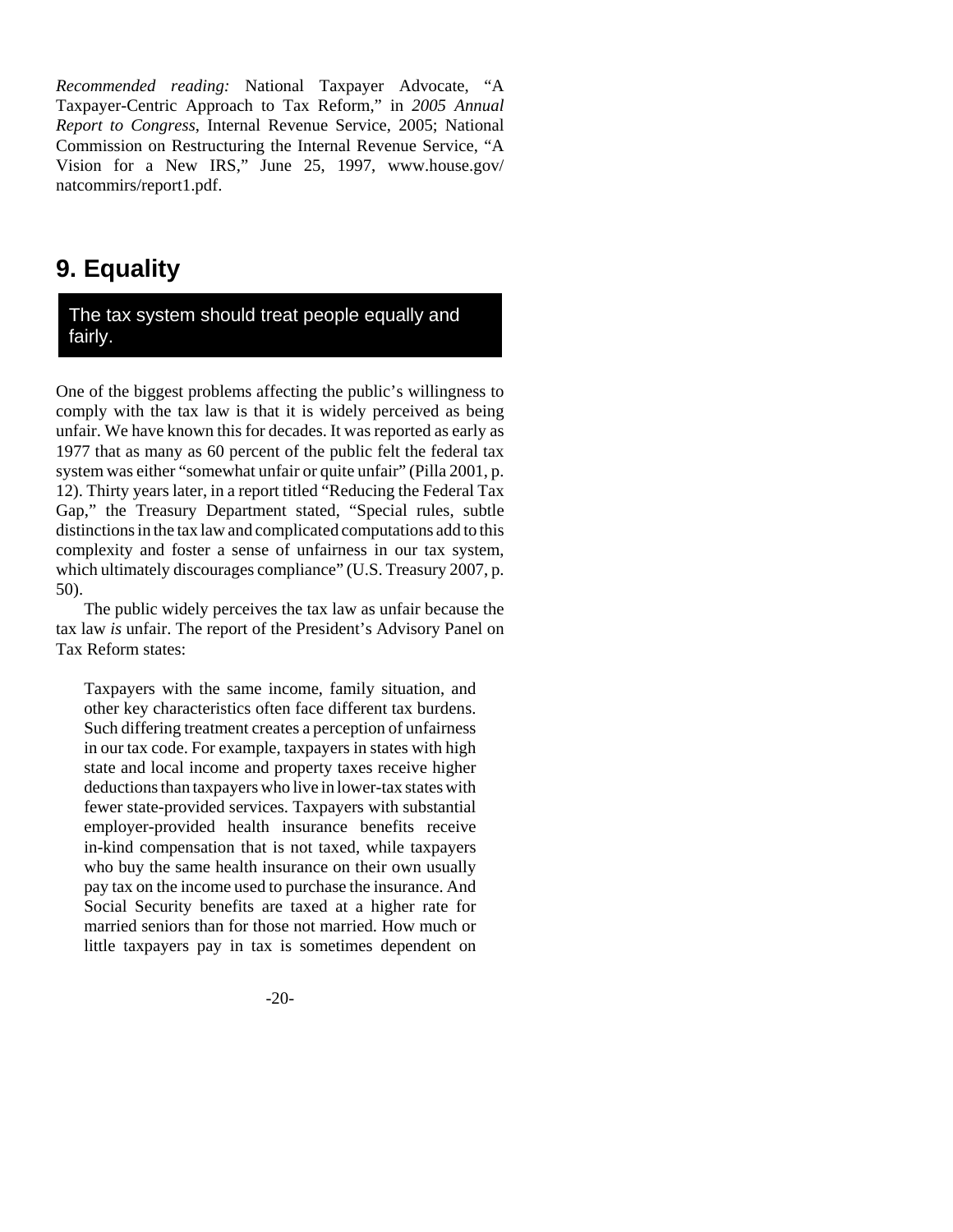where they happen to live, the choices made by their employers, and whether they are married (President's Advisory Panel 2005).

 The touchstone of American liberty is found in this clause in the Declaration of Independence: "all men are created equal." Our chief guiding principle of jurisprudence is that everyone stands equal before the law. This most fundamental precept of American liberty is undermined by the tax code with its quagmire of arbitrary rules.

The problem begins with graduated income tax rates, the foundation of the current system. Tax rates and brackets have been in a nearly constant state of flux since the income tax was imposed in 1913. At that time, the bottom tax bracket was 1 percent on incomes more than \$20,000 and the top bracket was just 6 percent on incomes more than \$500,000. While the first tax bill was debated in Congress, North Dakota Senator Porter J. McCumber declared:

Mr. President, it is quite evident that no two Senators will agree upon the number of steps [brackets] in the sliding scale of this bill, and it is equally clear that no two of them will agree upon the ratio of rate for each particular step (McCumber 1913, p. 3834).

 The rates and brackets were then and are now arbitrary. They are not based upon economic principles or constitutional standards. The rates and brackets in today's tax code – indeed all of the phase-ins, phase-outs, exceptions, exclusions, and temporary provisions – are "invidiously discriminatory": it is "unfair" that some earn more than others and that the masses can "get even" with those better off by raising their taxes.

Such invidious discrimination is unacceptable in other areas of law. Who would suggest that groups of people – rich or poor – should be more or less liable under, say, the fraud statutes, merely because of their social standing? In tax law, not only is this tolerated, it is embraced. Politicians and policymakers present it as though it were a noble, high-minded pursuit. Think about this: We embrace the idea that the power of law can and should be used as a sword to attack the lawful and peaceful pursuits of entire segments of our population. No free nation can long countenance such thinking.

But such discrimination does not stop with tax brackets. The tax code is rife with examples of how similarly situated people are treated differently merely because of their social or economic standing. For example, the tax code: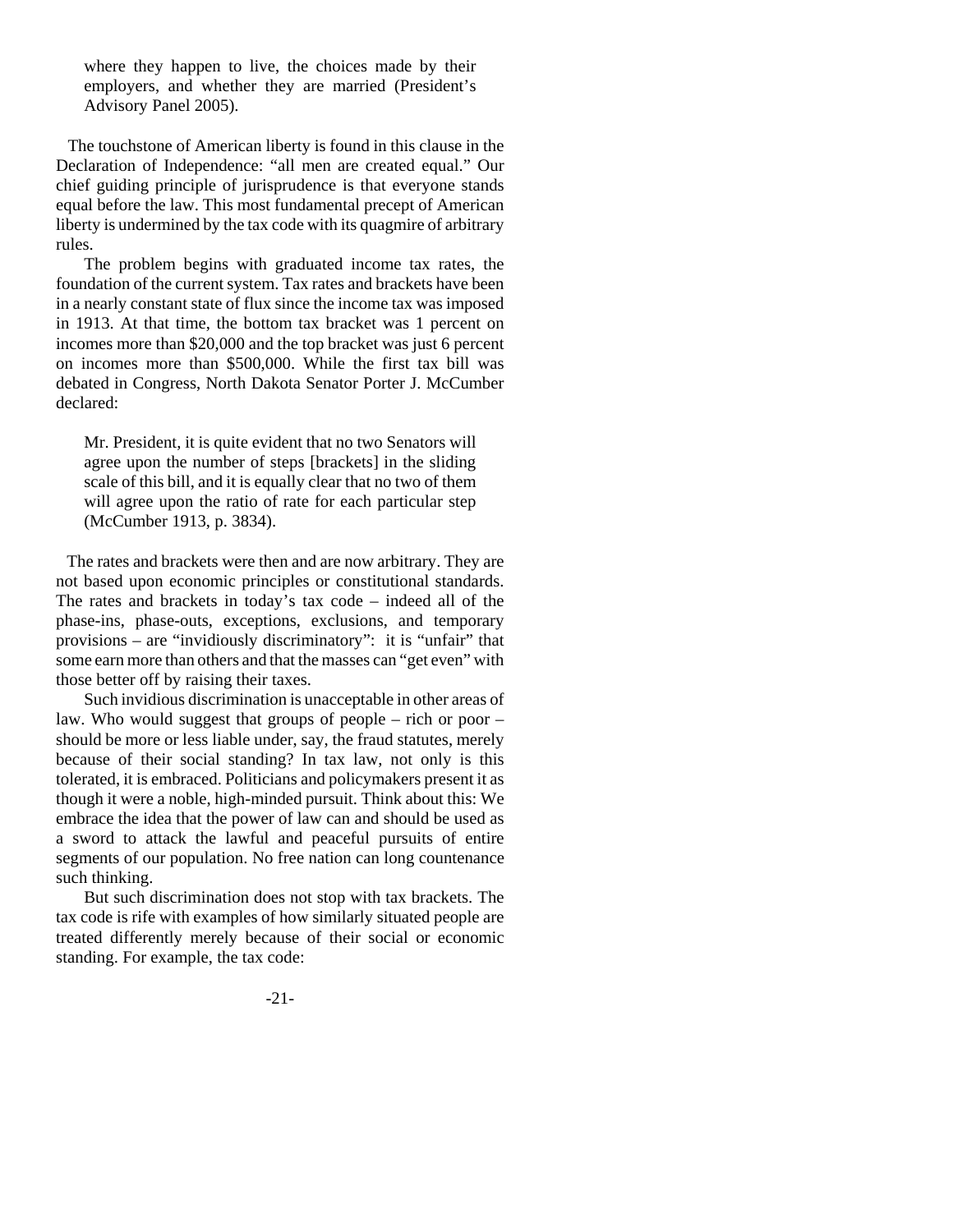- has five different filing status classifications based upon a person's marriage and family circumstances;
- $\Box$  contains eight different provisions where the definition of the term "child" depends upon a person's social status;
- $\blacksquare$  expressly phases out otherwise legal and proper itemized deductions and dependent exemptions solely upon a person's economic standing; and
- $\blacksquare$  through the Alternative Minimum Tax, deprives certain people based solely on their economic standing of their otherwise perfectly legal and valid dependent exemptions, itemized deductions, and tax credits, raising their taxes beyond what other similarly situated citizens pay.

These provisions are arbitrary acts of discrimination by a government founded on the idea that "all men are created equal." Americans know these things are fundamentally unfair.

The profound unfairness of income taxes is why the Founders generally rejected such tax schemes in favor of excise taxes on consumption. Hamilton stated that consumption taxes "have, upon the whole, better pretensions to equality than any other" (Morris 1957, pp. 259-260).

*Recommended reading:* Daniel J. Pilla, "A Monument of Deficient Wisdom: The Constitutional Conflict in the Federal Income Tax Law Enforcement," part of *Road Map to Tax Reform Project* (Lewisville, TX: Institute for Policy Innovation, December 2001), www.taxhelponline.com/resources-and-publications/research-rep orts/constitutional-conflict-fed-tax-law.html.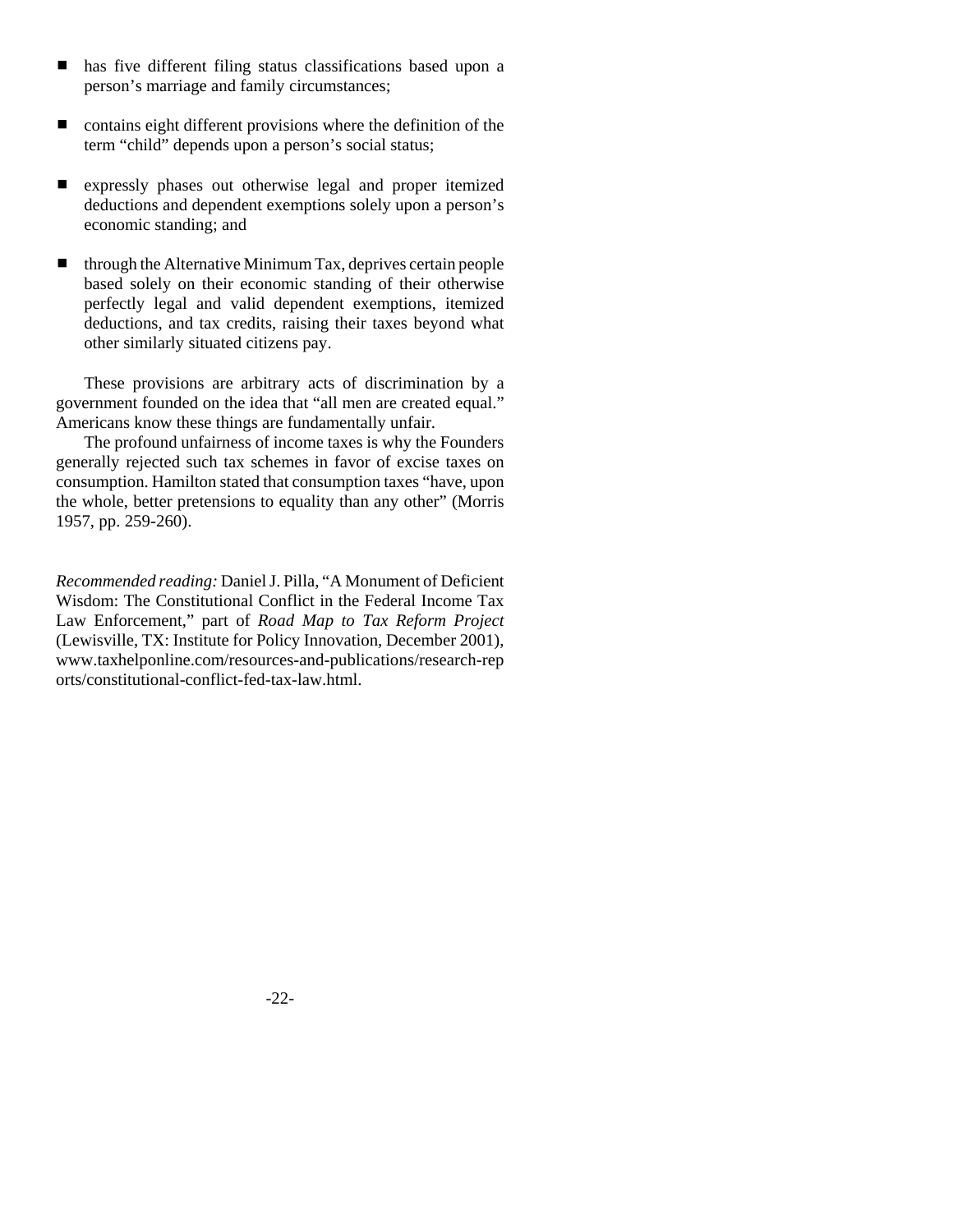#### **10. Constitutionality**

Taxes must be imposed solely to fund clearly defined constitutional functions.

Since the 1930s, Congress has used the federal tax laws for purposes other than raising revenue. Specifically, taxes are used to implement social programs and spending. One way this is done is through tax credits. Some of the more prominent federal tax credits are the Earned Income Tax Credit, Child Tax Credit, and First-time Homebuyers Credit. These are just a few of the dozens of personal and business credits in the code, but they are especially important because they are *refundable* credits. This means even citizens who owe no taxes can get cash from the government.

Refundable credits are welfare programs. The Congressional Budget Office estimates that payment of refundable credits will increase by approximately \$500 billion by 2019 (Elmendorf 2009). Through these credits, the tax laws are not used to raise revenue, but to achieve social planning goals by enforcing transfer payments: Taking money from some citizens and giving it to others.

Such use of the government's taxing power is unconstitutional. Article I, Section 8 of the Constitution authorizes the federal government to collect taxes for just three narrow purposes: to pay the debts of the nation, to provide a national defense, and to ensure the "general welfare" of the nation. The Founders were adamant that the taxing authority granted in the Constitution be used only to benefit the nation as a whole, not its individual inhabitants or locales, and certainly not individual classes of citizens at the expense of others (Pilla 2001, pp. 8-12). And yet, a great portion of the budgets of government at all levels finances transfer payments imposed to achieve social planning goals.

 The Bipartisan Commission on Entitlement and Tax Reform hit the issue head-on when it said, "Government does not create wealth by distributing entitlement benefits; rather, it is engaging in a willful choice to take dollars from one segment of the population and to distribute that money in the form of benefits for others" (Bipartisan Commission 1995, p. 37).

In the 1933 case *United States v. Butler,* the Supreme Court was called on to address the government's claim that redistribution is justifiable under the "general welfare" clause of the Constitution. This decision struck at the core of what today has become a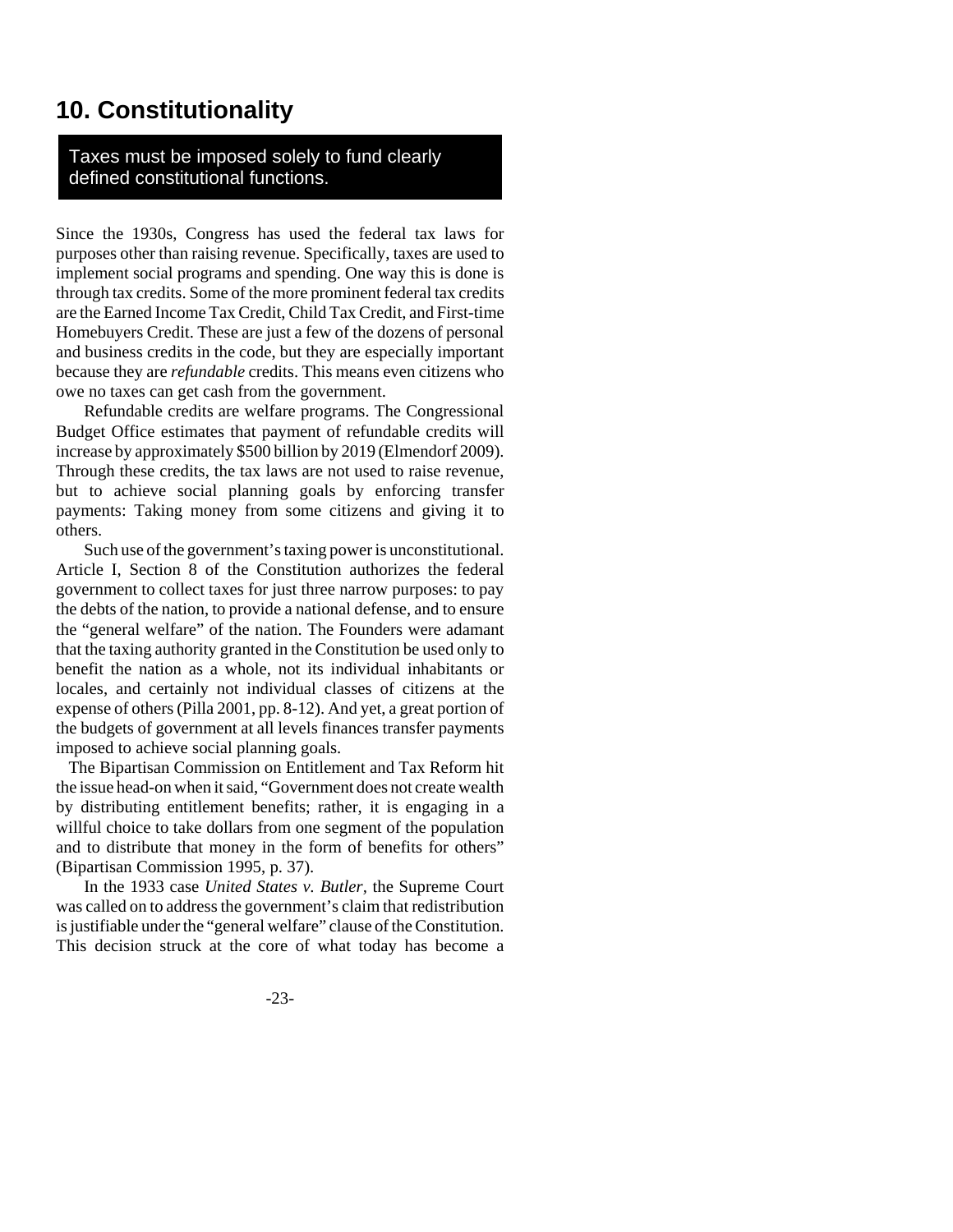habitual legislative practice: using the power to tax as a means of imparting social benefits to certain classes of society at the expense of others. The Court ruled that "A tax, in the general understanding of the term, and as used in the Constitution, signifies an exaction for the support of the government. The word has never been thought to connote the expropriation of money from one group for the benefit of another"  $(297 \text{ U.S. } 1, 61 (1933))$ .

In *Citizens' Savings & Loan Ass'n v. Topeka,* discussed earlier under the principle of neutrality, the Supreme Court ruled that using taxes to transfer wealth is a wholly illegitimate use of governments' taxing authority. The Court correctly labeled the practice "robbery." And Thomas Jefferson – lead author of the Declaration of Independence and third President of the United States – condemned the practice as an attack upon the ideal of liberty. He stated:

To take from one, because it is thought his own industry and that of his father has acquired too much, in order to spare to others who (or whose fathers) have not exercised equal industry and skill, is to violate arbitrarily the first principle of association, "the *guarantee* to everyone a free exercise of his industry and the fruits acquired by it" (Ellis 1973, p. 94, emphasis in original).

There is simply no legal or moral authority in a free society that justifies using the power of government to take from some what they have legally and peacefully acquired and give it to others who have not earned it.

Frederick Bastiat (1801-1850), a French economist, statesman, and author, addressed the practice of using the power of taxation to take from producers and give to non-producers. He called this practice "legal plunder." In the strongest terms, he called for the elimination of any such law because "it is not only an evil itself, but it is a fertile source for further evils because it invites reprisals. If such a law – which may be an isolated case – is not abolished immediately, it will spread, multiply, and develop into a system" (Bastiat 1850 (1977), p. 21).

So long as such laws permeate the tax culture in America, there will never be enough money to satisfy government. No tax system can ever produce sufficient revenue to provide for the social programs formulated by those seeking more ways to spend money they have not earned. Tax burdens for the producers grow to confiscatory levels while the non-producers have further incentive to remain non-producers. The only hope of controlling the burden is to hold government strictly accountable to the constitutional limitations on its taxing authority.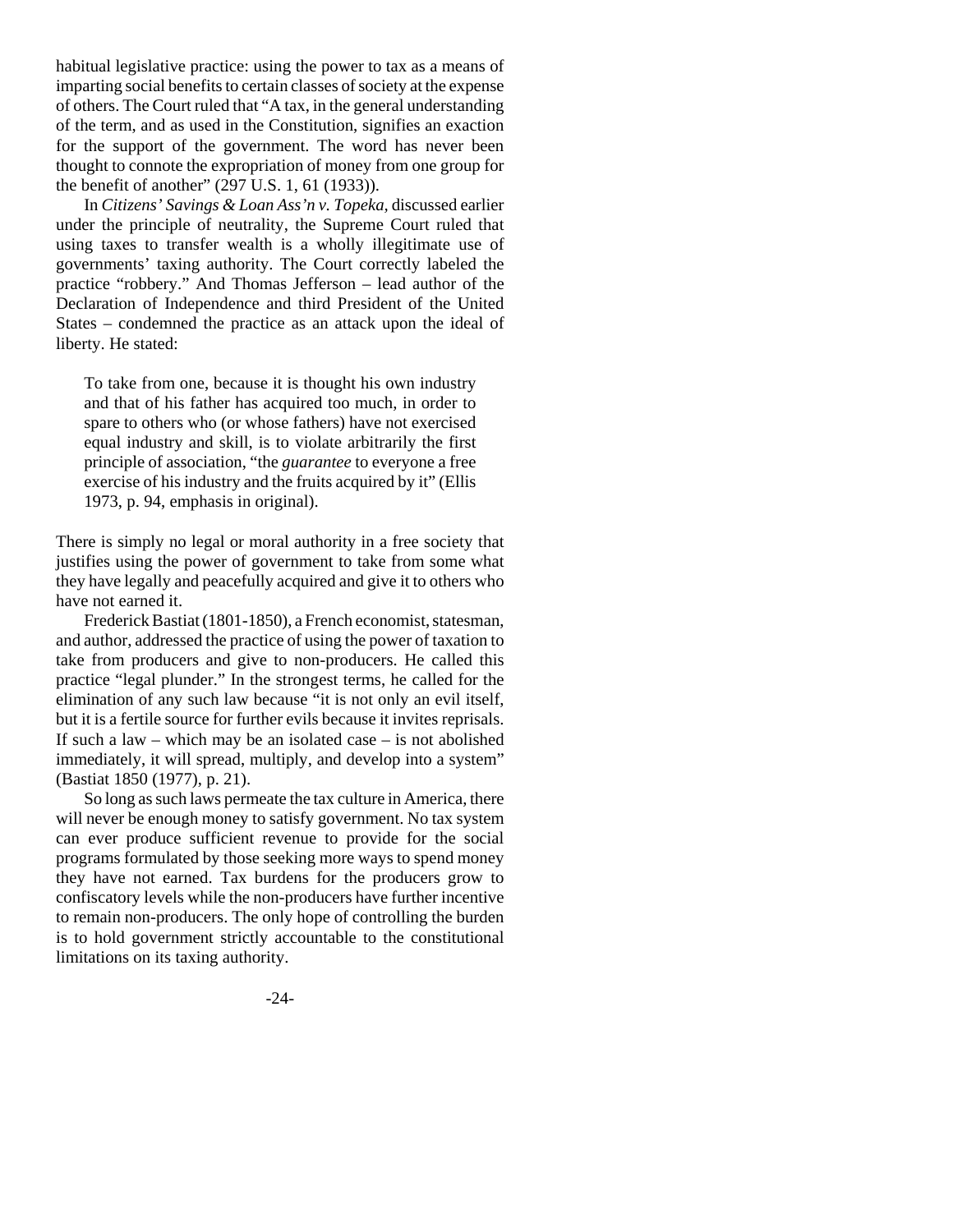*Recommended reading:* Frederick Bastiat, *The Law* (Irvington-on-Hudson, NY: Foundation for Economic Education, 1850 (reprint 1977)).

#### **References**

Bastiat, Frederick. 1850. *The Law.* Foundation for Economic Education edition, 1977.

Bipartisan Commission. 1995. *Final Report to the President.* Bipartisan Commission on Entitlement and Tax Reform, January.

Carroll, Robert, John E. Chapoton, Maya MacGuineas, and Diane Lim Rogers. 2009. Moving Forward with Bipartisan Tax Policy. *Working Paper* No. 5, Tax Foundation, February.

Christian, Earnest and Gary A. Robbins. 2006. *The Private Sector Cost of \$1 in Government Tax Revenue*. Center for Strategic Tax Reform, July 26, www.cstr.org/commentaries/taxreform/taxnotes-july2606.html.

Ellis, Richard E. 1973. The Political Economy of Thomas Jefferson. In *Thomas Jefferson, The Man, His World, His Influence,* ed. Lally Meymouth. New York, NY: G.P. Putnam's Sons.

Elmendorf, Doug. 2009. *Federal Budget Challenges*. Congressional Budget Office, April 20.

House Ways and Means Committee. 1993. *Fiscal Year 1994 Budget Reconciliation Recommendations*." May 18.

IRS 2000. *Annual Report from the Commissioner of IRS on Tax Law Complexity.* Internal Revenue Service, June 5.

IRS. 2009. *Internal Revenue Data Book.* Internal Revenue Service, www.irs.gov/taxstats/article/0,,id=102174,00.html.

IRS Oversight Board. 2004. *2004 Report.* Internal Revenue Service, www.treas.gov/irsob/reports/2009/.

Joint Committee on Taxation. 2008. *List of Expiring Federal Tax Provisions, 2007-2020* (JCX-1-08). January 11, www.jct.gov/x-1-08.pdf.

McCumber, Porter J. 1913. *Congressional Record.* United States Senate, August 28.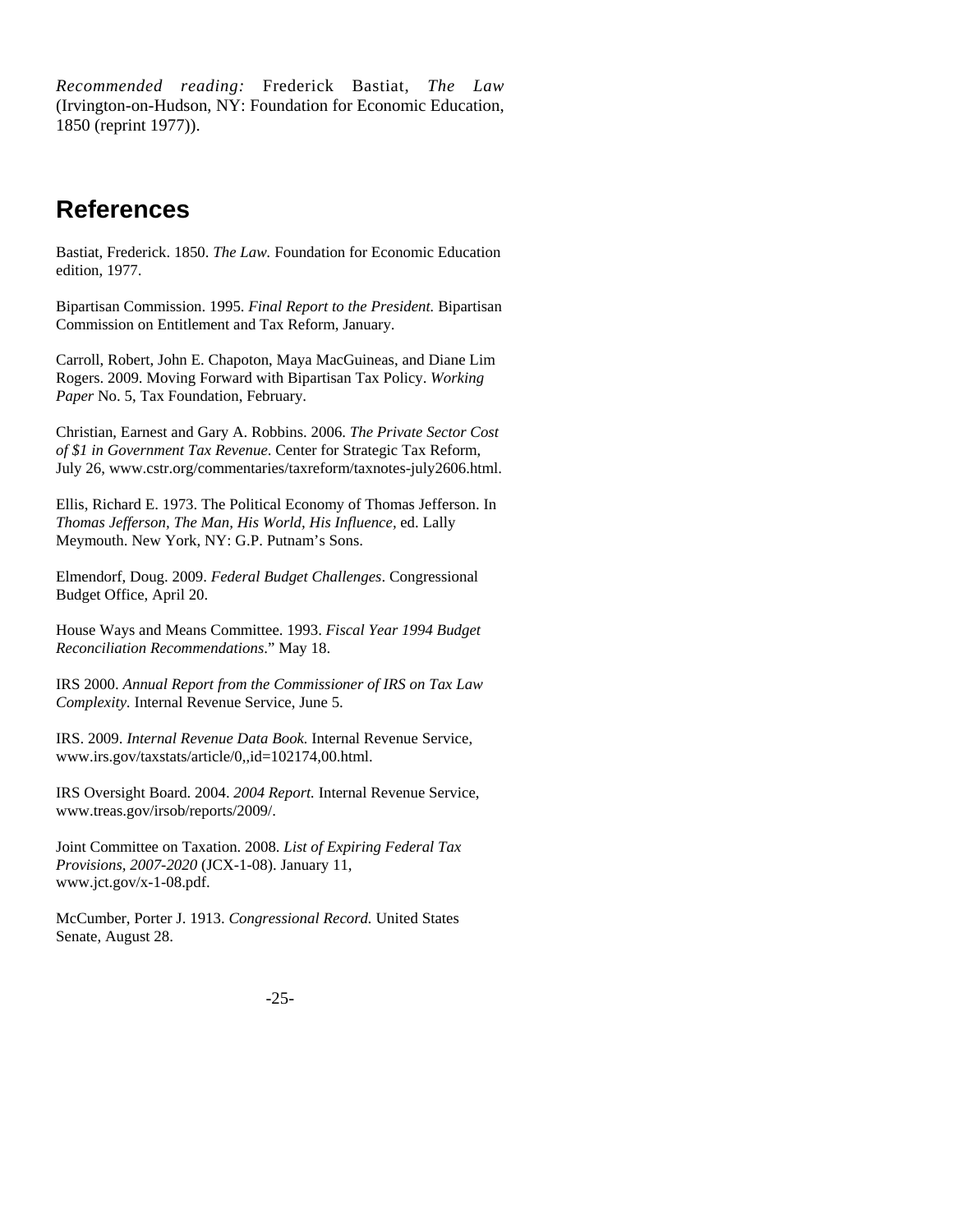Moody, J. Scott. 2006. Higher Taxes Lower Economic Performance. *Maine Issue Brief,* Maine Heritage Policy Center, September 19.

Morris, Richard B. 1957. *The Basic Ideas of Alexander Hamilton.* New York, NY: The Pocket Library, Pocket Books.

National Commission on Economic Growth and Tax Reform. 1996. *Unleashing America's Potential: A Pro-growth, Pro-family Tax System for the 21st Century.* January, www.galen.org/component,8/action, show\_content/id,7/news\_id,3074/type,33/?\_highlight=kemp.

National Commission on Restructuring the Internal Revenue Service. 1997. A Vision for a New IRS. June 25. www.house.gov/natcommirs/report1.pdf.

NTA. 2005. National Taxpayer Advocate. *Annual Report to Congress*.

NTA. 2008. National Taxpayer Advocate. *Annual Report to Congress.* Vol. 1, www.irs.gov/advocate/article/0,,id=97404,00.html.

Payne, James L. 1993. *Costly Returns: The Burdens of the U.S. Tax System.* Richmond, CA: Institute for Contemporary Studies.

Peterson, Shirley. 1992. Testimony to House Government Operations Committee. June 3.

Pilla, Daniel J. 1993. *How to Fire the IRS.* Stillwater, MN: Winning Publications.

Pilla, Daniel J. 1995. Why You Can't Trust the IRS. *Policy Analysis* No. 222, Cato Institute, April 15.

Pilla, Daniel J. 1997. How the IRS Tries to Make You Die Poor. *Pilla Talks Taxes.* Stillwater, MN: Winning Publications, May, www.taxhelponline.com/how-the-irs-tries-to-make-you-die-poor/

Pilla, Daniel J. 2000. *Freedom to Prosper: Analyzing the Merits of Replacing Minnesota's Income Tax System with a Board-based Sales Tax*. Tax Freedom Institute, Inc., January,

Pilla, Daniel J. 2001. A Monument of Deficient Wisdom: The Constitutional Conflict in the Federal Income Tax Law Enforcement. In *Road Map to Tax Reform Project*. Lewisville, TX: Institute for Policy Innovation, December,

www.taxhelponline.com/a\_moment\_of\_deficient\_wisdom/

-26-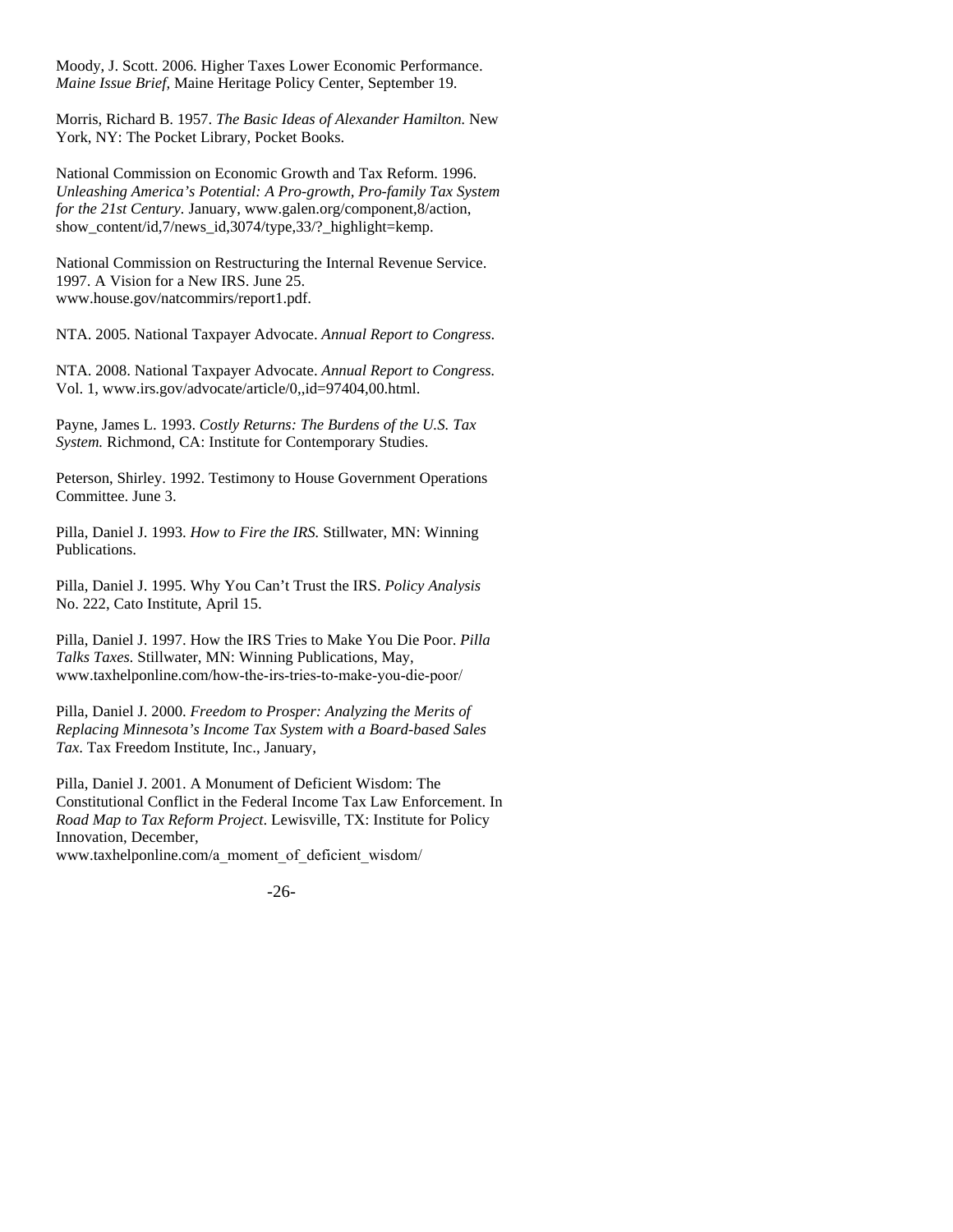President's Advisory Panel. 2005. *Simple, Fair and Pro-Growth: Proposals to Fix America's Tax System.* President's Advisory Panel on Federal Tax Reform, http://govinfo.library.unt.edu/taxreformpanel/final-report/index.html.

Rossotti, Charles O. 2000. Comments on Customer Service Employee Feedback Report. Internal Revenue Service, May 25.

Senate Finance Committee. 1993. Reconciliation Submissions of the Instructed Committees Pursuant to the Concurrent Resolution on the Budget. June 23.

Shulman, Douglas. 2010. Remarks before the New York State Bar Association, Taxation Section. January 26.

Stanek, Steven. 2006. Lowest Business Tax States Have Best Economies: Study. *Budget & Tax News,* December, www.budgetandtax-news.org/article/20233.

Treasury Inspector General. 2001. Letter Report, 2001-40-077. May, www.treas.gov/tigta/index.shtml.

U.S. Treasury. 2007. *Reducing the Federal Tax Gap: A Report on Improving Voluntary Compliance.* August.

Vedder, Richard. 2001. *Taxes and Economic Growth*. Taxpayers Network Inc., September.

Wrightson, Margaret T. 1999. Small Business: Taxpayers Face Many Requirements. General Government Division, GAO/T-GGD-99-76, April 12.

#### **Additional Resources**

Additional information about tax policy is available from The Heartland Institute.

- *PolicyBot*, The Heartland Institute's free online clearinghouse for the work of other free-market think tanks, contains thousands of documents on tax policy issues. It is on Heartland's Web site at www.heartland.org.
- www.budgetandtax-news.org, a Web site devoted to the latest news and commentary about budget and tax issues, often addresses local, state, and federal tax policy issues. Read headlines, watch videos, or browse the thousands of documents on tax policy available from PolicyBot.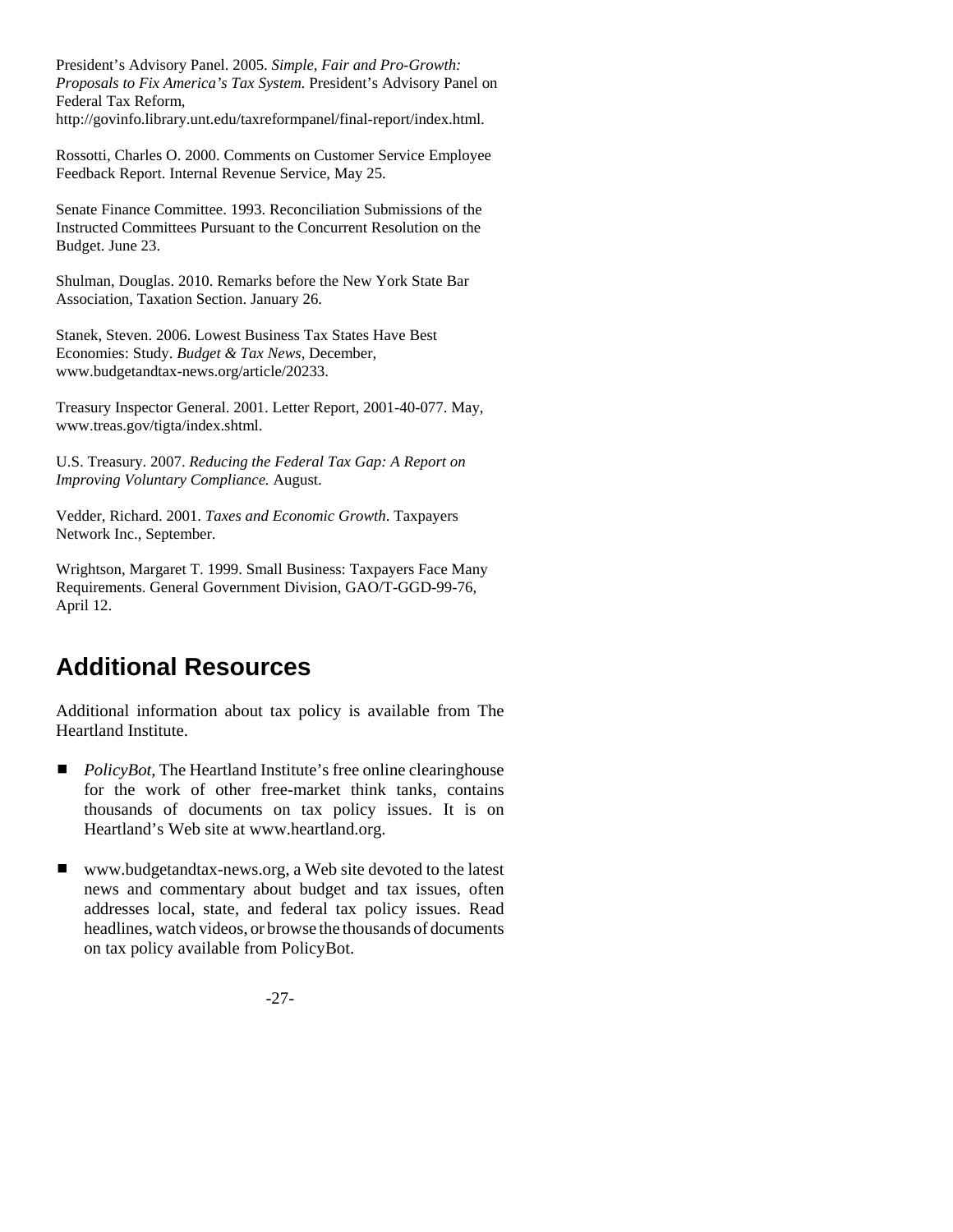■ *Budget & Tax News,* a monthly publication from The Heartland Institute. Available for free online at the Web sites described above, or subscribe to the print edition for \$36 a year (ten issues).

Bruce Bartlett, a columnist for Forbes.com, the online side of *Forbes* magazine, blogs on a site called capitalgainsandgames.com. Under the title "Tax Reform Resources," he has assembled a list of links to studies, reports, and papers on all matters relating to tax reform. Material is organized by date and title, allowing one to read reports and studies dating back several years. www.capitalgainsandgames.com/blog/bruce-bartlett/1273/tax-ref orm-resources

Another excellent source is the Center for Strategic Tax Reform, an organization whose purpose is to study, evaluate, and develop options for fundamentally restructuring the American tax system. Visit its Web site at www.cstr.org.

## **Directory**

The following national organizations support sound tax policies. For a longer list, go to www.heartland.org, click on "Taxes" to go to the Budget & Tax News Web site, and see the Links list on that page.

Americans for Tax Reform Foundation www.atr.org American Legislative Exchange Council (ALEC) www.alec.org Beacon Hill Institute www.beaconhill.org Cato Institute www.cato.org Center for Strategic Tax Reform www.cstr.org Council on State Taxation (COST) www.cost.org Heartland Institute www.heartland.org Heritage Foundation www.heritage.org